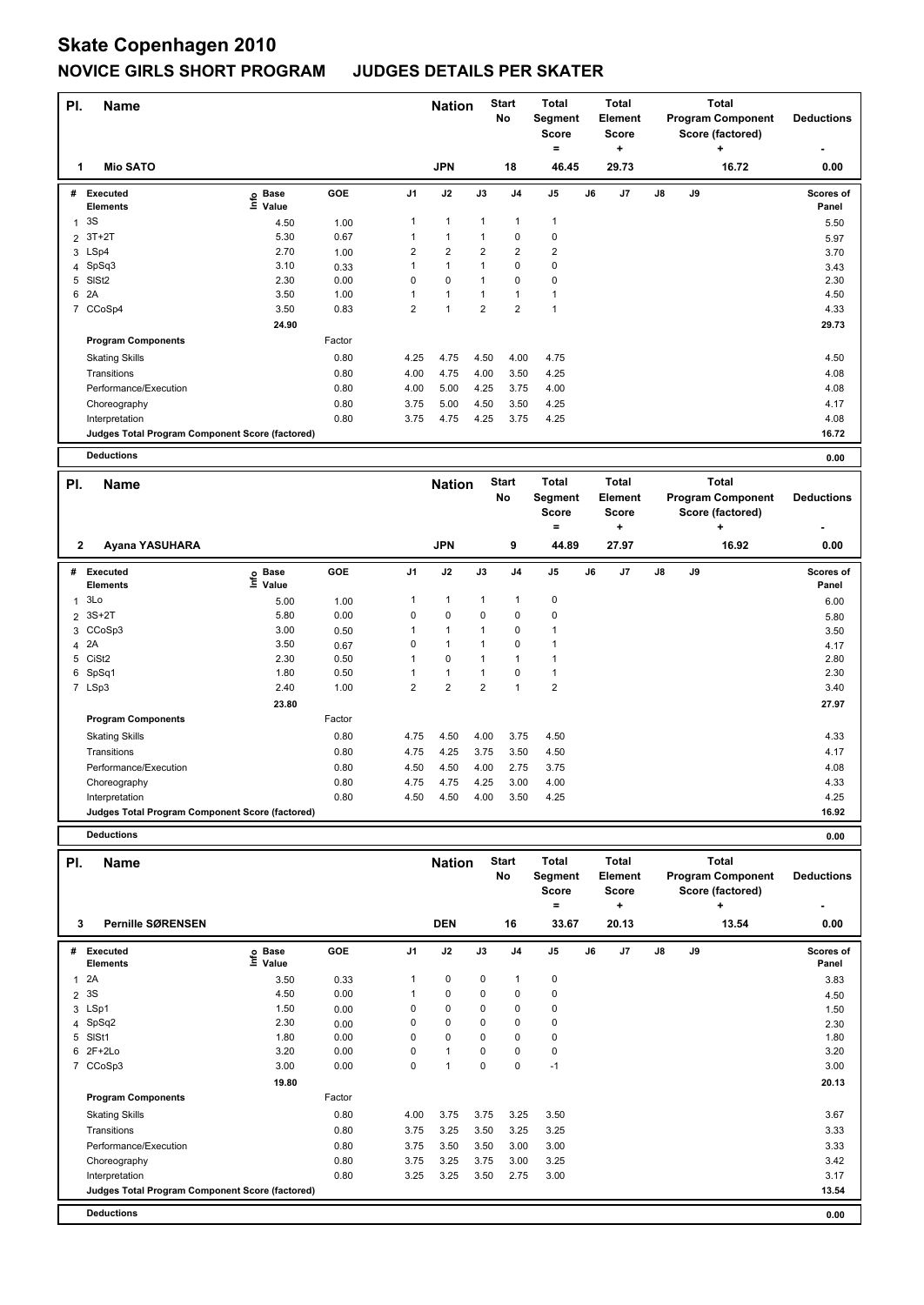| PI.            | <b>Name</b>                                     |                              |        |                | <b>Nation</b>  |             | <b>Start</b><br>No | Total<br>Segment<br><b>Score</b><br>٠ |    | Total<br>Element<br><b>Score</b><br>٠ |    |    | <b>Total</b><br><b>Program Component</b><br>Score (factored)<br>٠ | <b>Deductions</b>         |
|----------------|-------------------------------------------------|------------------------------|--------|----------------|----------------|-------------|--------------------|---------------------------------------|----|---------------------------------------|----|----|-------------------------------------------------------------------|---------------------------|
| 4              | Kristinna Vagtborg JENSEN                       |                              |        |                | <b>DEN</b>     |             | 15                 | 30.80                                 |    | 17.50                                 |    |    | 13.30                                                             | 0.00                      |
| #              | Executed<br><b>Elements</b>                     | <b>Base</b><br>١nfo<br>Value | GOE    | J <sub>1</sub> | J2             | J3          | J <sub>4</sub>     | J <sub>5</sub>                        | J6 | J <sub>7</sub>                        | J8 | J9 |                                                                   | <b>Scores of</b><br>Panel |
|                | 1A                                              | 0.80                         | 0.00   | 0              | $\mathbf 0$    | $\mathbf 0$ | 0                  | $\mathbf 0$                           |    |                                       |    |    |                                                                   | 0.80                      |
|                | 2 2Lz+2T                                        | 3.20                         | 0.00   | 0              | $\pmb{0}$      | 0           | 0                  | $-1$                                  |    |                                       |    |    |                                                                   | 3.20                      |
|                | 3 LSp2                                          | 1.90                         | 0.50   |                |                |             |                    |                                       |    |                                       |    |    |                                                                   | 2.40                      |
|                | 4 2F                                            | 1.70                         | 0.33   |                | $\mathbf 0$    |             | 0                  |                                       |    |                                       |    |    |                                                                   | 2.03                      |
|                | 5 SpSq3                                         | 3.10                         | 0.33   |                | $\mathbf{1}$   |             | 0                  | 0                                     |    |                                       |    |    |                                                                   | 3.43                      |
|                | 6 CCoSp3                                        | 3.00                         | 0.67   | $\overline{2}$ | $\overline{2}$ |             |                    |                                       |    |                                       |    |    |                                                                   | 3.67                      |
| $\overline{7}$ | SISt1                                           | 1.80                         | 0.17   | 0              | $\mathbf 0$    | 1           | 0                  | $\overline{1}$                        |    |                                       |    |    |                                                                   | 1.97                      |
|                |                                                 | 15.50                        |        |                |                |             |                    |                                       |    |                                       |    |    |                                                                   | 17.50                     |
|                | <b>Program Components</b>                       |                              | Factor |                |                |             |                    |                                       |    |                                       |    |    |                                                                   |                           |
|                | <b>Skating Skills</b>                           |                              | 0.80   | 3.75           | 3.00           | 3.50        | 3.25               | 3.50                                  |    |                                       |    |    |                                                                   | 3.42                      |
|                | Transitions                                     |                              | 0.80   | 3.50           | 3.00           | 3.25        | 2.75               | 3.25                                  |    |                                       |    |    |                                                                   | 3.17                      |
|                | Performance/Execution                           |                              | 0.80   | 3.25           | 3.25           | 3.75        | 3.00               | 3.00                                  |    |                                       |    |    |                                                                   | 3.17                      |
|                | Choreography                                    |                              | 0.80   | 3.25           | 3.75           | 3.75        | 3.00               | 3.25                                  |    |                                       |    |    |                                                                   | 3.42                      |
|                | Interpretation                                  |                              | 0.80   | 3.25           | 3.75           | 3.50        | 3.00               | 3.50                                  |    |                                       |    |    |                                                                   | 3.42                      |
|                | Judges Total Program Component Score (factored) |                              |        |                |                |             |                    |                                       |    |                                       |    |    |                                                                   | 13.30                     |
|                | <b>Deductions</b>                               |                              |        |                |                |             |                    |                                       |    |                                       |    |    |                                                                   | 0.00                      |

| PI. | <b>Name</b>                                     |                              |         |                | <b>Nation</b> |              | <b>Start</b><br>No      | <b>Total</b><br>Segment<br><b>Score</b><br>$=$ |    | <b>Total</b><br><b>Element</b><br><b>Score</b><br>÷ |               |    | <b>Total</b><br><b>Program Component</b><br>Score (factored)<br>÷ | <b>Deductions</b>         |
|-----|-------------------------------------------------|------------------------------|---------|----------------|---------------|--------------|-------------------------|------------------------------------------------|----|-----------------------------------------------------|---------------|----|-------------------------------------------------------------------|---------------------------|
| 5   | Arina KLINOVITSKAJA                             |                              |         |                | <b>FIN</b>    |              | 17                      | 29.49                                          |    | 16.17                                               |               |    | 13.32                                                             | 0.00                      |
| #   | <b>Executed</b><br><b>Elements</b>              | <b>Base</b><br>١nf٥<br>Value | GOE     | J <sub>1</sub> | J2            | J3           | J <sub>4</sub>          | J <sub>5</sub>                                 | J6 | J <sub>7</sub>                                      | $\mathsf{J}8$ | J9 |                                                                   | <b>Scores of</b><br>Panel |
| 1   | $2Lz+2T$                                        | 3.20                         | 0.00    | 1              | 0             | $\mathbf 0$  | 0                       | 0                                              |    |                                                     |               |    |                                                                   | 3.20                      |
|     | 2 2F                                            | 1.70                         | $-0.30$ | $-1$           | $-1$          | $-1$         | $-1$                    | $-1$                                           |    |                                                     |               |    |                                                                   | 1.40                      |
|     | 3 CCoSp2                                        | 2.50                         | 0.50    |                | 1             | $\mathbf 1$  |                         | 1                                              |    |                                                     |               |    |                                                                   | 3.00                      |
|     | 4 1A                                            | 0.80                         | 0.17    | 0              | 0             | 1            |                         | $\mathbf 0$                                    |    |                                                     |               |    |                                                                   | 0.97                      |
|     | 5 CiSt1                                         | 1.80                         | 0.00    | 0              | 0             | 0            | 0                       | 0                                              |    |                                                     |               |    |                                                                   | 1.80                      |
| 6   | SpSq4                                           | 3.40                         | 0.00    | 0              | 0             | $\Omega$     | 0                       | $\mathbf 0$                                    |    |                                                     |               |    |                                                                   | 3.40                      |
|     | 7 LSp2                                          | 1.90                         | 0.50    | 1              | 1             | $\mathbf{1}$ | $\overline{\mathbf{A}}$ | 1                                              |    |                                                     |               |    |                                                                   | 2.40                      |
|     |                                                 | 15.30                        |         |                |               |              |                         |                                                |    |                                                     |               |    |                                                                   | 16.17                     |
|     | <b>Program Components</b>                       |                              | Factor  |                |               |              |                         |                                                |    |                                                     |               |    |                                                                   |                           |
|     | <b>Skating Skills</b>                           |                              | 0.80    | 3.75           | 3.25          | 3.50         | 3.50                    | 3.50                                           |    |                                                     |               |    |                                                                   | 3.50                      |
|     | Transitions                                     |                              | 0.80    | 3.75           | 2.75          | 3.00         | 3.00                    | 3.50                                           |    |                                                     |               |    |                                                                   | 3.17                      |
|     | Performance/Execution                           |                              | 0.80    | 3.75           | 3.25          | 3.50         | 3.00                    | 3.25                                           |    |                                                     |               |    |                                                                   | 3.33                      |
|     | Choreography                                    |                              | 0.80    | 3.50           | 3.00          | 3.75         | 3.00                    | 3.50                                           |    |                                                     |               |    |                                                                   | 3.33                      |
|     | Interpretation                                  |                              | 0.80    | 3.50           | 2.75          | 3.50         | 3.25                    | 3.25                                           |    |                                                     |               |    |                                                                   | 3.33                      |
|     | Judges Total Program Component Score (factored) |                              |         |                |               |              |                         |                                                |    |                                                     |               |    |                                                                   | 13.32                     |

|              | <b>Deductions</b>                               |                            |         |                |               |             |                    |                                              |    |                                              |               |    |                                                                   | 0.00               |
|--------------|-------------------------------------------------|----------------------------|---------|----------------|---------------|-------------|--------------------|----------------------------------------------|----|----------------------------------------------|---------------|----|-------------------------------------------------------------------|--------------------|
| PI.          | <b>Name</b>                                     |                            |         |                | <b>Nation</b> |             | <b>Start</b><br>No | <b>Total</b><br>Segment<br><b>Score</b><br>= |    | <b>Total</b><br>Element<br><b>Score</b><br>٠ |               |    | <b>Total</b><br><b>Program Component</b><br>Score (factored)<br>÷ | <b>Deductions</b>  |
| 6            | <b>Julia MITOVSKI</b>                           |                            |         |                | <b>SWE</b>    |             | 5                  | 29.10                                        |    | 16.36                                        |               |    | 12.74                                                             | 0.00               |
| #            | Executed<br><b>Elements</b>                     | e Base<br>E Value<br>Value | GOE     | J <sub>1</sub> | J2            | J3          | J <sub>4</sub>     | J5                                           | J6 | J <sub>7</sub>                               | $\mathsf{J}8$ | J9 |                                                                   | Scores of<br>Panel |
| $\mathbf{1}$ | 1A                                              | 0.80                       | 0.00    | 0              | $\pmb{0}$     | $\mathbf 0$ | $\mathbf 0$        | $\pmb{0}$                                    |    |                                              |               |    |                                                                   | 0.80               |
|              | 2 2Lz+2T                                        | 3.20                       | 0.50    |                | $\mathbf{1}$  |             | 0                  | $\mathbf{1}$                                 |    |                                              |               |    |                                                                   | 3.70               |
|              | 3 LSp2                                          | 1.90                       | 0.33    | 0              | $\mathbf 0$   |             | $\mathbf{1}$       | 1                                            |    |                                              |               |    |                                                                   | 2.23               |
|              | 4 2F                                            | 1.70                       | $-0.30$ | $-2$           | $-1$          | $-1$        | $-1$               | $-1$                                         |    |                                              |               |    |                                                                   | 1.40               |
| 5            | CCoSp3                                          | 3.00                       | 0.00    | $-1$           | 0             | 0           | 0                  | 0                                            |    |                                              |               |    |                                                                   | 3.00               |
| 6            | SpSq3                                           | 3.10                       | 0.33    |                | $\mathbf 0$   |             | 0                  | $\mathbf{1}$                                 |    |                                              |               |    |                                                                   | 3.43               |
|              | 7 SISt1                                         | 1.80                       | 0.00    | 0              | 0             | $\Omega$    | 0                  | 0                                            |    |                                              |               |    |                                                                   | 1.80               |
|              |                                                 | 15.50                      |         |                |               |             |                    |                                              |    |                                              |               |    |                                                                   | 16.36              |
|              | <b>Program Components</b>                       |                            | Factor  |                |               |             |                    |                                              |    |                                              |               |    |                                                                   |                    |
|              | <b>Skating Skills</b>                           |                            | 0.80    | 3.75           | 3.25          | 3.25        | 3.00               | 3.50                                         |    |                                              |               |    |                                                                   | 3.33               |
|              | Transitions                                     |                            | 0.80    | 3.50           | 3.00          | 3.00        | 2.75               | 3.25                                         |    |                                              |               |    |                                                                   | 3.08               |
|              | Performance/Execution                           |                            | 0.80    | 3.50           | 3.00          | 3.50        | 2.50               | 3.00                                         |    |                                              |               |    |                                                                   | 3.17               |
|              | Choreography                                    |                            | 0.80    | 3.25           | 2.75          | 3.50        | 3.00               | 3.25                                         |    |                                              |               |    |                                                                   | 3.17               |
|              | Interpretation                                  |                            | 0.80    | 3.25           | 3.00          | 3.25        | 2.25               | 3.25                                         |    |                                              |               |    |                                                                   | 3.17               |
|              | Judges Total Program Component Score (factored) |                            |         |                |               |             |                    |                                              |    |                                              |               |    |                                                                   | 12.74              |
|              | <b>Deductions</b>                               |                            |         |                |               |             |                    |                                              |    |                                              |               |    |                                                                   | 0.00               |

! Jump take off with wrong edge (short)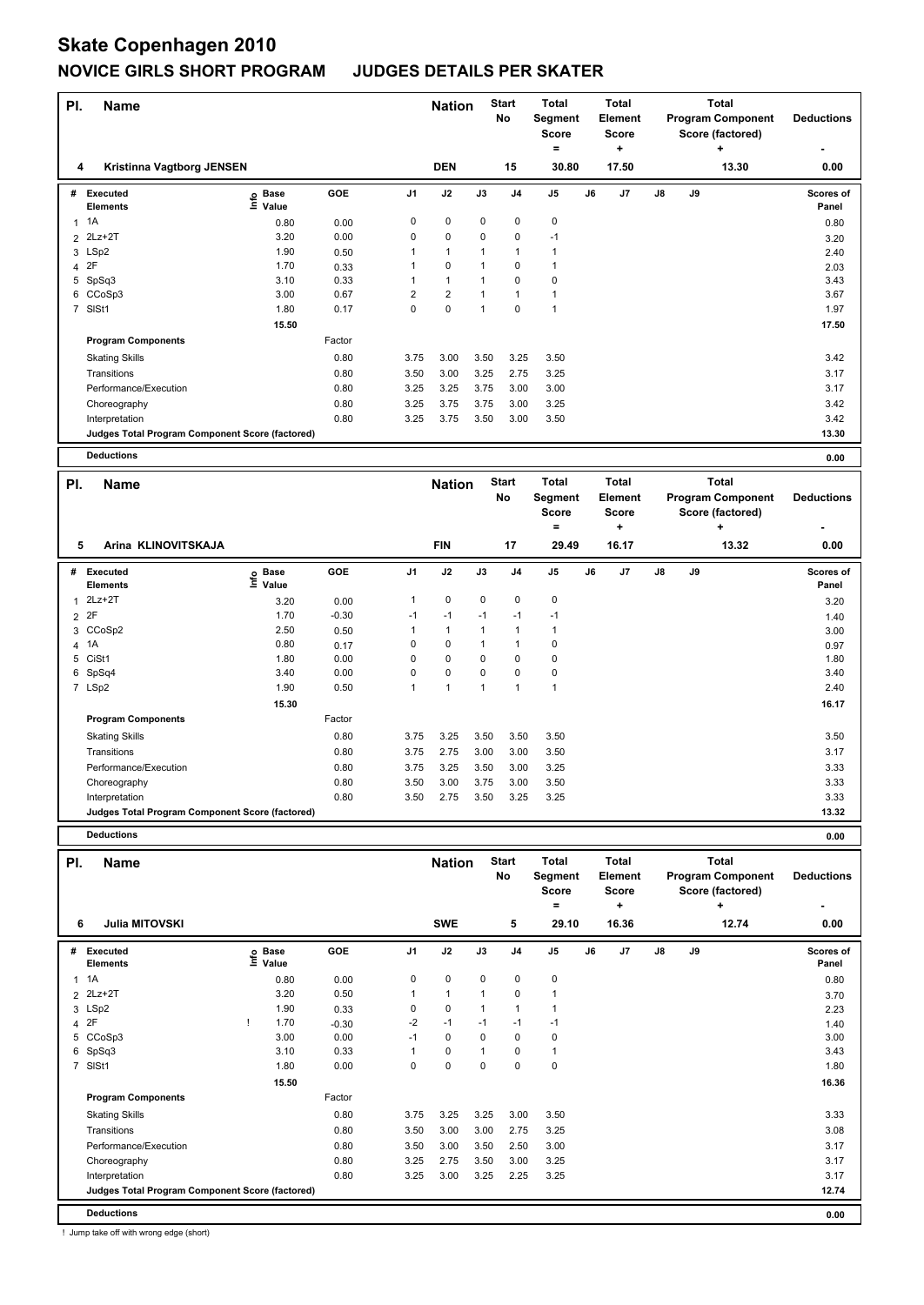| PI. | <b>Name</b>                                     |                              |         |                | <b>Nation</b> |             | <b>Start</b><br>No | <b>Total</b><br>Segment<br><b>Score</b><br>= |    | Total<br>Element<br>Score<br>٠ |               |    | <b>Total</b><br><b>Program Component</b><br>Score (factored)<br>٠ | <b>Deductions</b>  |
|-----|-------------------------------------------------|------------------------------|---------|----------------|---------------|-------------|--------------------|----------------------------------------------|----|--------------------------------|---------------|----|-------------------------------------------------------------------|--------------------|
| 7   | <b>Emma Norby PETERSEN</b>                      |                              |         |                | <b>DEN</b>    |             | 1                  | 28.80                                        |    | 16.20                          |               |    | 12.60                                                             | 0.00               |
| #   | Executed<br><b>Elements</b>                     | <b>Base</b><br>١nfo<br>Value | GOE     | J <sub>1</sub> | J2            | J3          | J <sub>4</sub>     | J5                                           | J6 | J7                             | $\mathsf{J}8$ | J9 |                                                                   | Scores of<br>Panel |
| 1   | 2A                                              | 3.50                         | $-1.60$ | $-2$           | $-3$          | $-2$        | $-2$               | $-2$                                         |    |                                |               |    |                                                                   | 1.90               |
|     | 2 LSp1                                          | 1.50                         | 0.00    | 0              | $\mathbf 0$   | $\mathbf 0$ | $\mathbf 0$        | $\mathbf{1}$                                 |    |                                |               |    |                                                                   | 1.50               |
|     | 3 2Lz+2T                                        | 3.20                         | 0.00    | 0              | $\mathbf 0$   | 0           | 0                  | 0                                            |    |                                |               |    |                                                                   | 3.20               |
|     | 4 CCoSp3                                        | 3.00                         | 0.00    | 0              | $\mathbf 0$   | 0           | 0                  | 0                                            |    |                                |               |    |                                                                   | 3.00               |
| 5   | SISt1                                           | 1.80                         | 0.00    | 0              | $\pmb{0}$     | 0           | 0                  | 0                                            |    |                                |               |    |                                                                   | 1.80               |
| 6   | SpSq3                                           | 3.10                         | 0.00    | 0              | 0             | 0           | 0                  | 0                                            |    |                                |               |    |                                                                   | 3.10               |
|     | 7 2F                                            | 1.70                         | 0.00    | 0              | 0             | 0           | $-1$               | $\pmb{0}$                                    |    |                                |               |    |                                                                   | 1.70               |
|     |                                                 | 17.80                        |         |                |               |             |                    |                                              |    |                                |               |    |                                                                   | 16.20              |
|     | <b>Program Components</b>                       |                              | Factor  |                |               |             |                    |                                              |    |                                |               |    |                                                                   |                    |
|     | <b>Skating Skills</b>                           |                              | 0.80    | 3.50           | 3.25          | 3.00        | 3.00               | 3.50                                         |    |                                |               |    |                                                                   | 3.25               |
|     | Transitions                                     |                              | 0.80    | 3.25           | 3.00          | 2.50        | 2.25               | 3.00                                         |    |                                |               |    |                                                                   | 2.83               |
|     | Performance/Execution                           |                              | 0.80    | 3.25           | 3.00          | 3.25        | 2.25               | 3.25                                         |    |                                |               |    |                                                                   | 3.17               |
|     | Choreography                                    |                              | 0.80    | 3.50           | 3.00          | 3.50        | 2.50               | 3.50                                         |    |                                |               |    |                                                                   | 3.33               |
|     | Interpretation                                  |                              | 0.80    | 3.50           | 3.00          | 3.25        | 3.00               | 3.25                                         |    |                                |               |    |                                                                   | 3.17               |
|     | Judges Total Program Component Score (factored) |                              |         |                |               |             |                    |                                              |    |                                |               |    |                                                                   | 12.60              |
|     | <b>Deductions</b>                               |                              |         |                |               |             |                    |                                              |    |                                |               |    |                                                                   | 0.00               |

| PI.            | <b>Name</b>                                     |      |                      |         | <b>Nation</b>  |              | <b>Start</b><br>No | <b>Total</b><br>Segment<br><b>Score</b><br>$=$ |                | <b>Total</b><br><b>Element</b><br><b>Score</b><br>÷ |                |               | Total<br><b>Program Component</b><br>Score (factored)<br>÷ | <b>Deductions</b> |                           |
|----------------|-------------------------------------------------|------|----------------------|---------|----------------|--------------|--------------------|------------------------------------------------|----------------|-----------------------------------------------------|----------------|---------------|------------------------------------------------------------|-------------------|---------------------------|
| 8              | <b>Nora FALK</b>                                |      |                      |         |                | <b>SWE</b>   |                    | 7                                              | 26.84          |                                                     | 13.70          |               |                                                            | 13.14             | 0.00                      |
| #              | Executed<br><b>Elements</b>                     | ١nfo | <b>Base</b><br>Value | GOE     | J <sub>1</sub> | J2           | J3                 | J <sub>4</sub>                                 | J <sub>5</sub> | J6                                                  | J <sub>7</sub> | $\mathsf{J}8$ | J9                                                         |                   | <b>Scores of</b><br>Panel |
| 1              | 1A                                              |      | 0.80                 | 0.50    | 1              | $\mathbf{1}$ | $\mathbf{1}$       | 1                                              | 1              |                                                     |                |               |                                                            |                   | 1.30                      |
|                | 2 2Lz+2T                                        |      | 3.20                 | $-0.30$ | $-2$           | $-1$         | $-1$               | $-1$                                           | $-1$           |                                                     |                |               |                                                            |                   | 2.90                      |
| 3              | 1F                                              |      | 0.50                 | $-0.30$ | $-3$           | $-3$         | $-3$               | $-3$                                           | $-3$           |                                                     |                |               |                                                            |                   | 0.20                      |
|                | 4 LSp1                                          |      | 1.50                 | 0.00    | 0              | $\mathbf 0$  | $\Omega$           | 0                                              | $\mathbf{1}$   |                                                     |                |               |                                                            |                   | 1.50                      |
| 5              | SpSq3                                           |      | 3.10                 | 0.00    | 0              | $\mathbf 0$  | $\Omega$           | $\mathbf 0$                                    | 0              |                                                     |                |               |                                                            |                   | 3.10                      |
| 6              | SISt1                                           |      | 1.80                 | 0.00    | 0              | $\mathbf 0$  | $\mathbf 0$        | $\mathbf 0$                                    | 1              |                                                     |                |               |                                                            |                   | 1.80                      |
| $\overline{7}$ | CCoSp3                                          |      | 3.00                 | $-0.10$ | 1              | $\mathbf 0$  | $-1$               | $-1$                                           | $\mathbf 0$    |                                                     |                |               |                                                            |                   | 2.90                      |
|                |                                                 |      | 13.90                |         |                |              |                    |                                                |                |                                                     |                |               |                                                            |                   | 13.70                     |
|                | <b>Program Components</b>                       |      |                      | Factor  |                |              |                    |                                                |                |                                                     |                |               |                                                            |                   |                           |
|                | <b>Skating Skills</b>                           |      |                      | 0.80    | 3.50           | 3.75         | 3.25               | 3.25                                           | 3.75           |                                                     |                |               |                                                            |                   | 3.50                      |
|                | Transitions                                     |      |                      | 0.80    | 3.25           | 3.25         | 2.75               | 2.75                                           | 3.25           |                                                     |                |               |                                                            |                   | 3.08                      |
|                | Performance/Execution                           |      |                      | 0.80    | 3.00           | 3.50         | 3.50               | 2.25                                           | 3.25           |                                                     |                |               |                                                            |                   | 3.25                      |
|                | Choreography                                    |      |                      | 0.80    | 3.25           | 3.50         | 3.50               | 2.75                                           | 3.50           |                                                     |                |               |                                                            |                   | 3.42                      |
|                | Interpretation                                  |      |                      | 0.80    | 3.00           | 3.25         | 3.25               | 2.75                                           | 3.25           |                                                     |                |               |                                                            |                   | 3.17                      |
|                | Judges Total Program Component Score (factored) |      |                      |         |                |              |                    |                                                |                |                                                     |                |               |                                                            |                   | 13.14                     |
|                | <b>Deductions</b>                               |      |                      |         |                |              |                    |                                                |                |                                                     |                |               |                                                            |                   | 0.00                      |

! Jump take off with wrong edge (short)

| PI. | <b>Name</b>                                     |                            |         |                | <b>Nation</b> |      | <b>Start</b><br><b>No</b> | <b>Total</b><br>Segment<br><b>Score</b><br>= |    | <b>Total</b><br>Element<br><b>Score</b><br>٠ |               |    | <b>Total</b><br><b>Program Component</b><br>Score (factored)<br>٠ | <b>Deductions</b>  |
|-----|-------------------------------------------------|----------------------------|---------|----------------|---------------|------|---------------------------|----------------------------------------------|----|----------------------------------------------|---------------|----|-------------------------------------------------------------------|--------------------|
| 9   | <b>Ida AAGAARD</b>                              |                            |         |                | <b>DEN</b>    |      | 10                        | 26.74                                        |    | 14.20                                        |               |    | 12.54                                                             | 0.00               |
| #   | Executed<br><b>Elements</b>                     | e Base<br>E Value<br>Value | GOE     | J <sub>1</sub> | J2            | J3   | J <sub>4</sub>            | J <sub>5</sub>                               | J6 | J7                                           | $\mathsf{J}8$ | J9 |                                                                   | Scores of<br>Panel |
|     | $1 \t1A$                                        | 0.80                       | 0.00    | 0              | $\pmb{0}$     | 0    | $\mathbf 0$               | $\pmb{0}$                                    |    |                                              |               |    |                                                                   | 0.80               |
|     | 2 2Lz+2T                                        | 3.20                       | 0.50    |                | $\mathbf{1}$  | 1    | $\mathbf{1}$              | $\pmb{0}$                                    |    |                                              |               |    |                                                                   | 3.70               |
| 3   | SISt1                                           | 1.80                       | 0.00    | 0              | 0             |      | 0                         | 0                                            |    |                                              |               |    |                                                                   | 1.80               |
| 4   | SpSq1                                           | 1.80                       | 0.00    | 0              | $\mathbf 0$   | 0    | 0                         | 0                                            |    |                                              |               |    |                                                                   | 1.80               |
|     | 5 LSp1                                          | 1.50                       | $-0.10$ | $-1$           | 0             | $-2$ | 0                         | 0                                            |    |                                              |               |    |                                                                   | 1.40               |
|     | 6 2F                                            | 1.70                       | 0.00    | $-1$           | $\mathbf{1}$  | 0    | 0                         | $\pmb{0}$                                    |    |                                              |               |    |                                                                   | 1.70               |
|     | 7 CCoSp3                                        | 3.00                       | 0.00    | 0              | $\mathbf 0$   | 0    | $\mathbf 0$               | $-1$                                         |    |                                              |               |    |                                                                   | 3.00               |
|     |                                                 | 13.80                      |         |                |               |      |                           |                                              |    |                                              |               |    |                                                                   | 14.20              |
|     | <b>Program Components</b>                       |                            | Factor  |                |               |      |                           |                                              |    |                                              |               |    |                                                                   |                    |
|     | <b>Skating Skills</b>                           |                            | 0.80    | 3.25           | 3.75          | 3.50 | 3.00                      | 3.00                                         |    |                                              |               |    |                                                                   | 3.25               |
|     | Transitions                                     |                            | 0.80    | 3.00           | 3.25          | 3.00 | 2.25                      | 2.75                                         |    |                                              |               |    |                                                                   | 2.92               |
|     | Performance/Execution                           |                            | 0.80    | 3.00           | 3.50          | 3.50 | 2.75                      | 3.00                                         |    |                                              |               |    |                                                                   | 3.17               |
|     | Choreography                                    |                            | 0.80    | 3.25           | 3.50          | 3.75 | 3.00                      | 2.75                                         |    |                                              |               |    |                                                                   | 3.25               |
|     | Interpretation                                  |                            | 0.80    | 3.00           | 3.50          | 3.25 | 2.50                      | 3.00                                         |    |                                              |               |    |                                                                   | 3.08               |
|     | Judges Total Program Component Score (factored) |                            |         |                |               |      |                           |                                              |    |                                              |               |    |                                                                   | 12.54              |
|     | <b>Deductions</b>                               |                            |         |                |               |      |                           |                                              |    |                                              |               |    |                                                                   | 0.00               |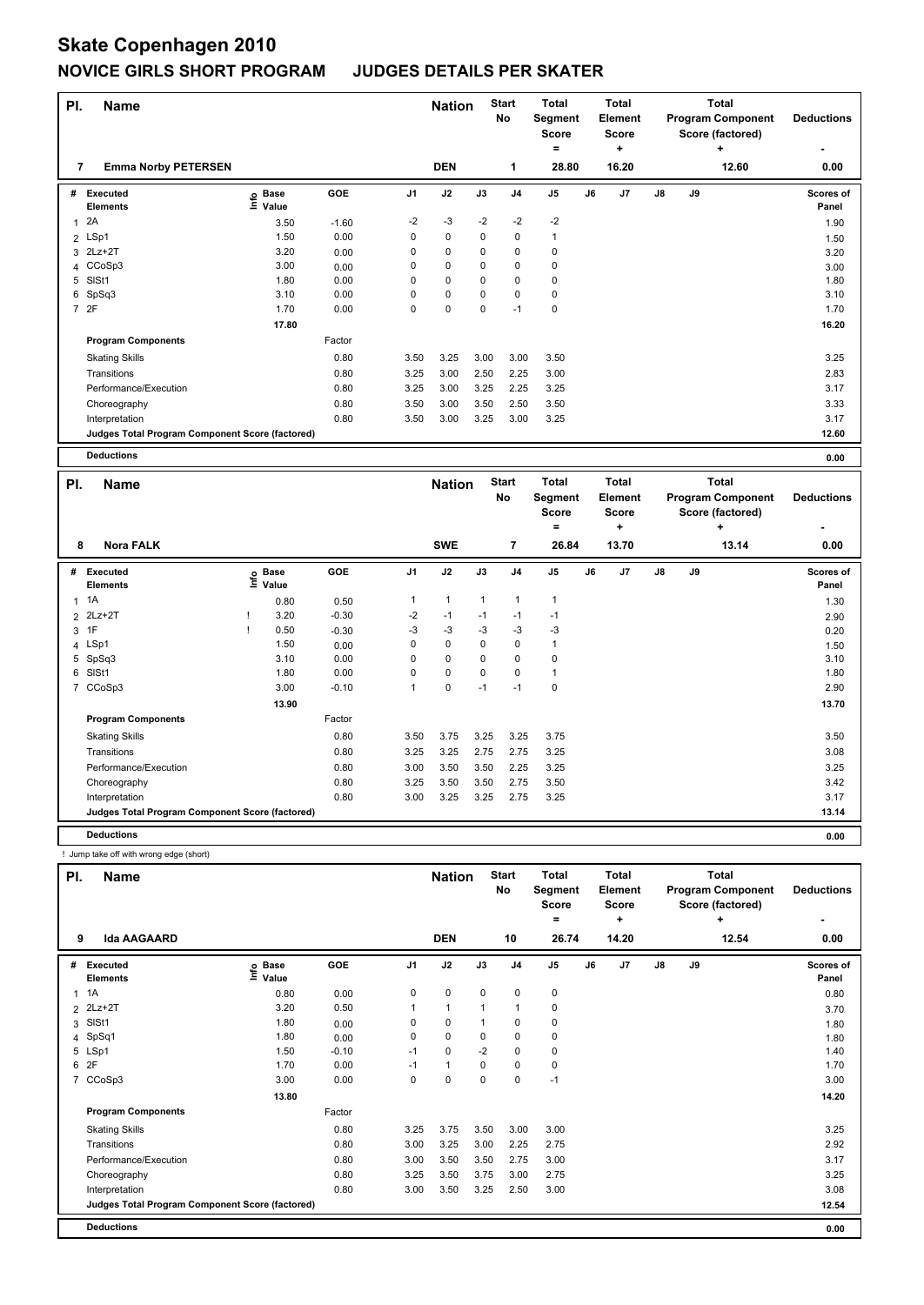| PI.            | <b>Name</b>                                     |   |                            |         |                | <b>Nation</b> |      | <b>Start</b><br>No | <b>Total</b><br>Segment<br><b>Score</b><br>$=$ |    | <b>Total</b><br>Element<br><b>Score</b><br>÷ |               |    | <b>Total</b><br><b>Program Component</b><br>Score (factored)<br>÷ | <b>Deductions</b>  |
|----------------|-------------------------------------------------|---|----------------------------|---------|----------------|---------------|------|--------------------|------------------------------------------------|----|----------------------------------------------|---------------|----|-------------------------------------------------------------------|--------------------|
| 10             | <b>Martine Isabel KILSAND</b>                   |   |                            |         |                | <b>NOR</b>    |      | $\mathbf{2}$       | 24.63                                          |    | 12.37                                        |               |    | 12.26                                                             | 0.00               |
| #              | Executed<br><b>Elements</b>                     |   | e Base<br>⊑ Value<br>Value | GOE     | J <sub>1</sub> | J2            | J3   | J4                 | J5                                             | J6 | J7                                           | $\mathsf{J}8$ | J9 |                                                                   | Scores of<br>Panel |
|                | $2Lz+2T$                                        | e | 3.20                       | $-0.60$ | $-3$           | 0             | $-2$ | $-2$               | $-2$                                           |    |                                              |               |    |                                                                   | 2.60               |
| $\overline{2}$ | SISt1                                           |   | 1.80                       | 0.00    | 0              | $\mathbf 0$   | 0    | 0                  | $\mathbf 0$                                    |    |                                              |               |    |                                                                   | 1.80               |
|                | 3 LSp1                                          |   | 1.50                       | $-0.10$ | 0              | 0             | $-1$ | 0                  | $-1$                                           |    |                                              |               |    |                                                                   | 1.40               |
|                | 4 2Lo                                           |   | 1.50                       | $-0.20$ | 0              | 0             | $-1$ | $-1$               | $-1$                                           |    |                                              |               |    |                                                                   | 1.30               |
|                | 5 SpSq1                                         |   | 1.80                       | 0.17    | 1              | $\mathbf{1}$  | 0    | 0                  | 0                                              |    |                                              |               |    |                                                                   | 1.97               |
| 6              | 1A                                              |   | 0.80                       | 0.00    | $\Omega$       | $\mathbf 0$   | 0    | 0                  | 0                                              |    |                                              |               |    |                                                                   | 0.80               |
|                | 7 CCoSp2                                        |   | 2.50                       | 0.00    | 1              | 0             | 0    | 0                  | $\mathbf 0$                                    |    |                                              |               |    |                                                                   | 2.50               |
|                |                                                 |   | 13.10                      |         |                |               |      |                    |                                                |    |                                              |               |    |                                                                   | 12.37              |
|                | <b>Program Components</b>                       |   |                            | Factor  |                |               |      |                    |                                                |    |                                              |               |    |                                                                   |                    |
|                | <b>Skating Skills</b>                           |   |                            | 0.80    | 3.75           | 3.50          | 2.75 | 2.75               | 3.50                                           |    |                                              |               |    |                                                                   | 3.25               |
|                | Transitions                                     |   |                            | 0.80    | 3.50           | 2.75          | 2.50 | 2.50               | 3.25                                           |    |                                              |               |    |                                                                   | 2.83               |
|                | Performance/Execution                           |   |                            | 0.80    | 3.50           | 3.25          | 2.75 | 2.25               | 3.25                                           |    |                                              |               |    |                                                                   | 3.08               |
|                | Choreography                                    |   |                            | 0.80    | 3.50           | 3.25          | 3.00 | 2.50               | 3.25                                           |    |                                              |               |    |                                                                   | 3.17               |
|                | Interpretation                                  |   |                            | 0.80    | 3.25           | 3.25          | 2.50 | 2.25               | 3.50                                           |    |                                              |               |    |                                                                   | 3.00               |
|                | Judges Total Program Component Score (factored) |   |                            |         |                |               |      |                    |                                                |    |                                              |               |    |                                                                   | 12.26              |
|                | <b>Deductions</b>                               |   |                            |         |                |               |      |                    |                                                |    |                                              |               |    |                                                                   | 0.00               |

e Jump take off with wrong edge (long)

| PI. | <b>Name</b>                                     |   |                                  |         |                | <b>Nation</b> |          | <b>Start</b><br>No | <b>Total</b><br>Segment<br><b>Score</b><br>۰ |    | <b>Total</b><br>Element<br><b>Score</b><br>÷ | <b>Total</b><br><b>Program Component</b><br>Score (factored)<br>٠<br>10.46 |    |  | <b>Deductions</b>  |
|-----|-------------------------------------------------|---|----------------------------------|---------|----------------|---------------|----------|--------------------|----------------------------------------------|----|----------------------------------------------|----------------------------------------------------------------------------|----|--|--------------------|
| 11  | Emilie Oddevoll BØE                             |   |                                  |         |                | <b>NOR</b>    |          | 22                 | 24.53                                        |    | 14.07                                        |                                                                            |    |  | 0.00               |
| #   | Executed<br><b>Elements</b>                     |   | <b>Base</b><br>e Base<br>⊆ Value | GOE     | J <sub>1</sub> | J2            | J3       | J <sub>4</sub>     | J <sub>5</sub>                               | J6 | J7                                           | $\mathsf{J}8$                                                              | J9 |  | Scores of<br>Panel |
|     | $1 \t1A$                                        |   | 0.80                             | 0.00    | 0              | $\mathbf 0$   | 0        | 0                  | 0                                            |    |                                              |                                                                            |    |  | 0.80               |
|     | 2 2Lz+2T                                        | e | 3.20                             | $-0.73$ | $-2$           | $-3$          | $-2$     | $-2$               | $-3$                                         |    |                                              |                                                                            |    |  | 2.47               |
|     | 3 CCoSp3                                        |   | 3.00                             | 0.00    | 0              | $\mathbf 0$   | $\Omega$ | 0                  | 0                                            |    |                                              |                                                                            |    |  | 3.00               |
|     | 4 SpSq3                                         |   | 3.10                             | 0.00    | 0              | $\mathbf 0$   | $-1$     | 0                  | 0                                            |    |                                              |                                                                            |    |  | 3.10               |
| 5   | LSp1                                            |   | 1.50                             | $-0.10$ | 0              | $\mathbf{1}$  | $-1$     | 0                  | $-1$                                         |    |                                              |                                                                            |    |  | 1.40               |
| 6   | 2F                                              |   | 1.70                             | $-0.20$ | 0              | 0             | $-1$     | $-1$               | $-1$                                         |    |                                              |                                                                            |    |  | 1.50               |
| 7   | SISt1                                           |   | 1.80                             | 0.00    | 0              | 0             | $-1$     | 0                  | $\mathbf 0$                                  |    |                                              |                                                                            |    |  | 1.80               |
|     |                                                 |   | 15.10                            |         |                |               |          |                    |                                              |    |                                              |                                                                            |    |  | 14.07              |
|     | <b>Program Components</b>                       |   |                                  | Factor  |                |               |          |                    |                                              |    |                                              |                                                                            |    |  |                    |
|     | <b>Skating Skills</b>                           |   |                                  | 0.80    | 3.00           | 2.75          | 2.75     | 2.75               | 2.25                                         |    |                                              |                                                                            |    |  | 2.75               |
|     | Transitions                                     |   |                                  | 0.80    | 2.75           | 2.75          | 2.50     | 2.50               | 2.50                                         |    |                                              |                                                                            |    |  | 2.58               |
|     | Performance/Execution                           |   |                                  | 0.80    | 2.75           | 2.75          | 2.75     | 2.25               | 2.25                                         |    |                                              |                                                                            |    |  | 2.58               |
|     | Choreography                                    |   |                                  | 0.80    | 3.00           | 2.50          | 3.00     | 2.50               | 2.75                                         |    |                                              |                                                                            |    |  | 2.75               |
|     | Interpretation                                  |   |                                  | 0.80    | 2.50           | 2.50          | 2.50     | 2.25               | 2.25                                         |    |                                              |                                                                            |    |  | 2.42               |
|     | Judges Total Program Component Score (factored) |   |                                  |         |                |               |          |                    |                                              |    |                                              |                                                                            |    |  | 10.46              |
|     | <b>Deductions</b>                               |   |                                  |         |                |               |          |                    |                                              |    |                                              |                                                                            |    |  | 0.00               |

e Jump take off with wrong edge (long)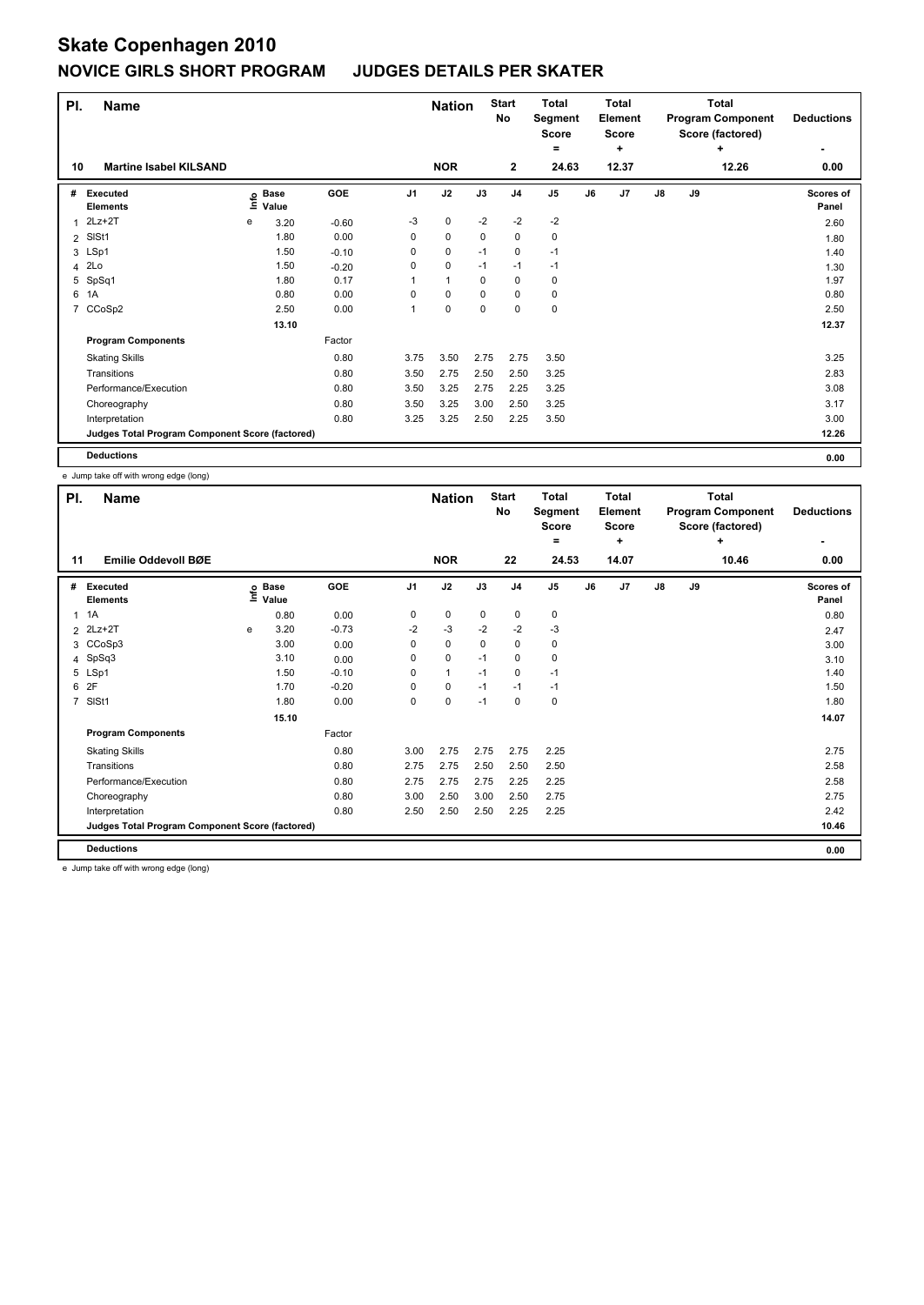| PI.            | Name                                            |         |                      |         |                | <b>Nation</b> |      | <b>Start</b><br>No | <b>Total</b><br>Segment<br><b>Score</b><br>۰ |    | <b>Total</b><br>Element<br><b>Score</b><br>٠ |               |    | <b>Total</b><br><b>Program Component</b><br>Score (factored)<br>÷ | <b>Deductions</b>  |
|----------------|-------------------------------------------------|---------|----------------------|---------|----------------|---------------|------|--------------------|----------------------------------------------|----|----------------------------------------------|---------------|----|-------------------------------------------------------------------|--------------------|
| 12             | <b>Thea RABE</b>                                |         |                      |         |                | <b>NOR</b>    |      | 21                 | 24.42                                        |    | 12.36                                        |               |    | 12.06                                                             | 0.00               |
| #              | Executed<br><b>Elements</b>                     | ۴٥      | <b>Base</b><br>Value | GOE     | J <sub>1</sub> | J2            | J3   | J <sub>4</sub>     | J <sub>5</sub>                               | J6 | J7                                           | $\mathsf{J}8$ | J9 |                                                                   | Scores of<br>Panel |
|                | $1 \t1A$                                        |         | 0.80                 | 0.00    | 0              | 0             | 0    | $-1$               | 0                                            |    |                                              |               |    |                                                                   | 0.80               |
|                | $2$ $2Lz$                                       |         | 1.90                 | $-0.77$ | $-1$           | $-3$          | $-3$ | $-1$               | $-3$                                         |    |                                              |               |    |                                                                   | 1.13               |
|                | 3 2F<+COMBO                                     | $\,<\,$ | 0.50                 | $-0.30$ | $-3$           | $-3$          | $-3$ | $-3$               | $-3$                                         |    |                                              |               |    |                                                                   | 0.20               |
|                | 4 CCoSp2                                        |         | 2.50                 | $-0.20$ | 0              | $\mathbf{1}$  | $-1$ | $-1$               | $-1$                                         |    |                                              |               |    |                                                                   | 2.30               |
|                | 5 SpSq4                                         |         | 3.40                 | 0.33    | 1              | 0             | 0    | 0                  | $\mathbf{1}$                                 |    |                                              |               |    |                                                                   | 3.73               |
|                | 6 LSp2                                          |         | 1.90                 | 0.50    | 1              | 1             | 1    | 1                  | 1                                            |    |                                              |               |    |                                                                   | 2.40               |
| $\overline{7}$ | SISt1                                           |         | 1.80                 | 0.00    | 0              | 0             | 0    | 0                  | $\mathbf 0$                                  |    |                                              |               |    |                                                                   | 1.80               |
|                |                                                 |         | 12.80                |         |                |               |      |                    |                                              |    |                                              |               |    |                                                                   | 12.36              |
|                | <b>Program Components</b>                       |         |                      | Factor  |                |               |      |                    |                                              |    |                                              |               |    |                                                                   |                    |
|                | <b>Skating Skills</b>                           |         |                      | 0.80    | 3.25           | 3.25          | 3.25 | 3.00               | 3.25                                         |    |                                              |               |    |                                                                   | 3.25               |
|                | Transitions                                     |         |                      | 0.80    | 3.25           | 3.00          | 2.75 | 2.75               | 2.75                                         |    |                                              |               |    |                                                                   | 2.83               |
|                | Performance/Execution                           |         |                      | 0.80    | 3.00           | 3.00          | 3.25 | 2.25               | 3.50                                         |    |                                              |               |    |                                                                   | 3.08               |
|                | Choreography                                    |         |                      | 0.80    | 3.00           | 3.00          | 3.50 | 2.50               | 3.00                                         |    |                                              |               |    |                                                                   | 3.00               |
|                | Interpretation                                  |         |                      | 0.80    | 3.00           | 3.00          | 2.75 | 2.25               | 3.50                                         |    |                                              |               |    |                                                                   | 2.92               |
|                | Judges Total Program Component Score (factored) |         |                      |         |                |               |      |                    |                                              |    |                                              |               |    |                                                                   | 12.06              |
|                | <b>Deductions</b>                               |         |                      |         |                |               |      |                    |                                              |    |                                              |               |    |                                                                   | 0.00               |

< Downgraded jump

| PI. | <b>Name</b>                                     |         |                            |                   |      | <b>Nation</b> |              | <b>Start</b><br>No | <b>Total</b><br>Segment<br><b>Score</b><br>۰ |    | Total<br>Element<br><b>Score</b><br>÷ |               |    | Total<br><b>Program Component</b><br>Score (factored)<br>÷ | <b>Deductions</b>  |
|-----|-------------------------------------------------|---------|----------------------------|-------------------|------|---------------|--------------|--------------------|----------------------------------------------|----|---------------------------------------|---------------|----|------------------------------------------------------------|--------------------|
| 13  | Lea BROC                                        |         |                            |                   |      | <b>GBR</b>    |              | 19                 | 24.22                                        |    | 14.90                                 |               |    | 11.32                                                      | 2.00               |
| #   | Executed<br><b>Elements</b>                     |         | e Base<br>E Value<br>Value | GOE               | J1   | J2            | J3           | J <sub>4</sub>     | J <sub>5</sub>                               | J6 | J7                                    | $\mathsf{J}8$ | J9 |                                                            | Scores of<br>Panel |
|     | 2A<                                             | $\,<\,$ | 0.80                       | $-0.50$           | $-3$ | $-3$          | $-3$         | $-3$               | $-3$                                         |    |                                       |               |    |                                                            | 0.30               |
|     | 2 LSp3                                          |         | 2.40                       | 0.50              | 1    | $\mathbf{1}$  | $\mathbf{1}$ | $\overline{1}$     | $\mathbf{1}$                                 |    |                                       |               |    |                                                            | 2.90               |
|     | $3$ $2Lz$                                       | e       | 1.90                       | $-0.60$           | $-2$ | $-3$          | $-2$         | $-2$               | $-2$                                         |    |                                       |               |    |                                                            | 1.30               |
|     | 4 SpSq3                                         |         | 3.10                       | 0.00              | 0    | $\mathbf 0$   | $\mathbf 0$  | $\mathbf 0$        | $\pmb{0}$                                    |    |                                       |               |    |                                                            | 3.10               |
|     | 5 2F+2T                                         |         | 3.00                       | $-1.00$           | $-3$ | $-3$          | $-3$         | $-3$               | $-3$                                         |    |                                       |               |    |                                                            | 2.00               |
|     | 6 CCoSp3                                        |         | 3.00                       | 0.50              | 1    | $\mathbf{1}$  | 1            | $\mathbf 0$        | $\mathbf{1}$                                 |    |                                       |               |    |                                                            | 3.50               |
|     | 7 SISt1                                         |         | 1.80                       | 0.00              | 0    | $\mathbf 0$   | 0            | $\Omega$           | $\pmb{0}$                                    |    |                                       |               |    |                                                            | 1.80               |
|     |                                                 |         | 16.00                      |                   |      |               |              |                    |                                              |    |                                       |               |    |                                                            | 14.90              |
|     | <b>Program Components</b>                       |         |                            | Factor            |      |               |              |                    |                                              |    |                                       |               |    |                                                            |                    |
|     | <b>Skating Skills</b>                           |         |                            | 0.80              | 3.25 | 2.50          | 3.00         | 2.75               | 3.25                                         |    |                                       |               |    |                                                            | 3.00               |
|     | Transitions                                     |         |                            | 0.80              | 3.00 | 2.25          | 2.75         | 2.50               | 3.00                                         |    |                                       |               |    |                                                            | 2.75               |
|     | Performance/Execution                           |         |                            | 0.80              | 3.00 | 2.25          | 3.25         | 2.75               | 2.75                                         |    |                                       |               |    |                                                            | 2.83               |
|     | Choreography                                    |         |                            | 0.80              | 3.00 | 2.25          | 3.50         | 2.75               | 3.25                                         |    |                                       |               |    |                                                            | 3.00               |
|     | Interpretation                                  |         |                            | 0.80              | 2.75 | 2.25          | 3.00         | 2.25               | 2.75                                         |    |                                       |               |    |                                                            | 2.58               |
|     | Judges Total Program Component Score (factored) |         |                            |                   |      |               |              |                    |                                              |    |                                       |               |    |                                                            | 11.32              |
|     | <b>Deductions</b>                               |         |                            | Falls:<br>$-2.00$ |      |               |              |                    |                                              |    |                                       |               |    |                                                            | $-2.00$            |

< Downgraded jump e Jump take off with wrong edge (long)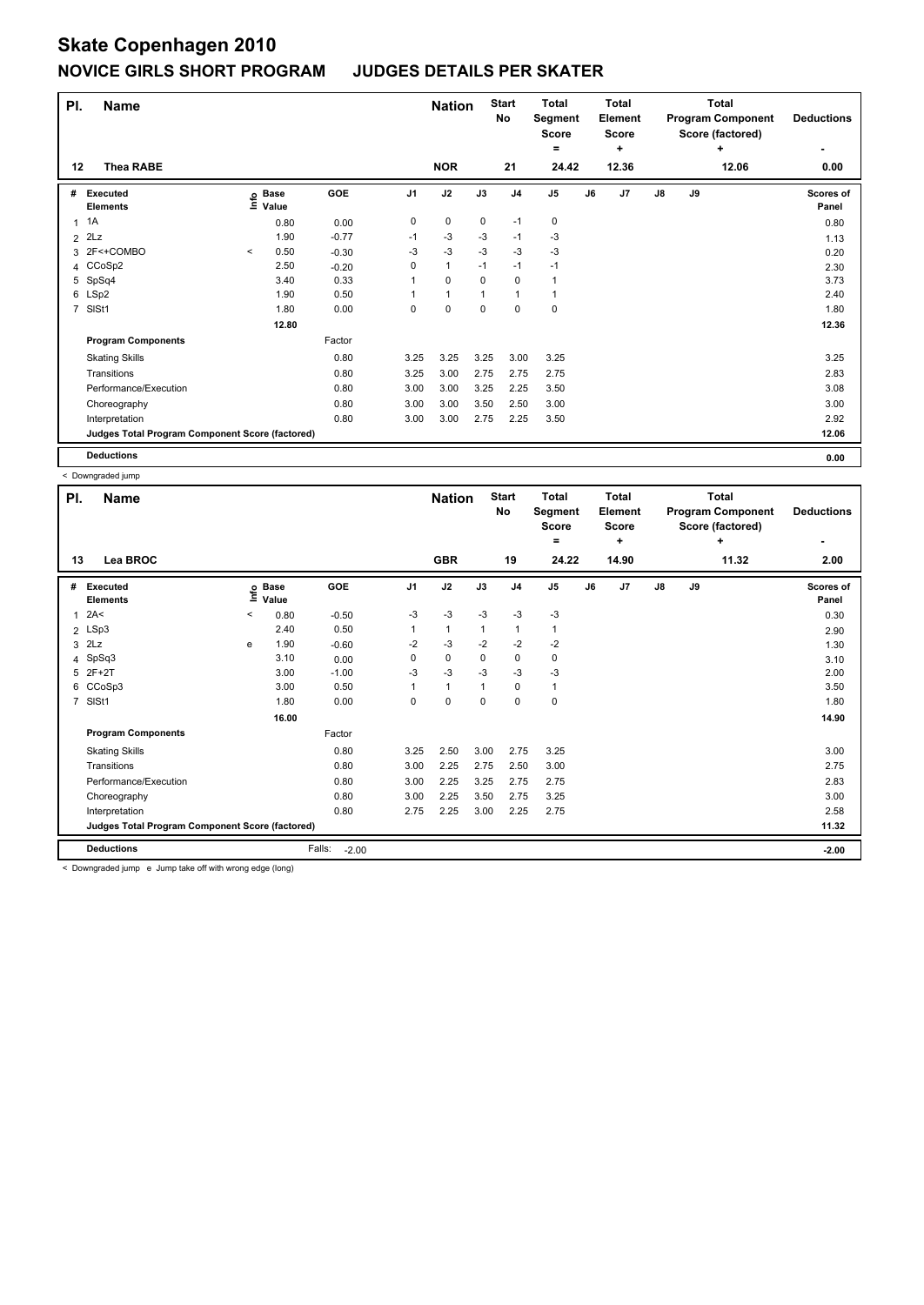| PI. | <b>Name</b>                                     |   |                                  |            |                | <b>Nation</b> |      | <b>Start</b><br>No | <b>Total</b><br>Segment<br><b>Score</b> |    | <b>Total</b><br>Element<br><b>Score</b> |               |    | <b>Total</b><br><b>Program Component</b><br>Score (factored) | <b>Deductions</b>  |
|-----|-------------------------------------------------|---|----------------------------------|------------|----------------|---------------|------|--------------------|-----------------------------------------|----|-----------------------------------------|---------------|----|--------------------------------------------------------------|--------------------|
| 14  | Elina KUUTTI                                    |   |                                  |            |                | <b>FIN</b>    |      | 6                  | ۰<br>23.69                              |    | ٠<br>11.17                              |               |    | ÷<br>12.52                                                   | 0.00               |
| #   | Executed<br><b>Elements</b>                     |   | <b>Base</b><br>e Base<br>⊆ Value | <b>GOE</b> | J <sub>1</sub> | J2            | J3   | J <sub>4</sub>     | J <sub>5</sub>                          | J6 | J7                                      | $\mathsf{J}8$ | J9 |                                                              | Scores of<br>Panel |
| 1   | LSp1                                            |   | 1.50                             | 0.00       | 0              | $\mathbf 0$   | 0    | 0                  | 0                                       |    |                                         |               |    |                                                              | 1.50               |
|     | $2$ $2$ $Lz+Lo$                                 | e | 1.90                             | $-1.00$    | -3             | $-3$          | $-3$ | $-3$               | $-3$                                    |    |                                         |               |    |                                                              | 0.90               |
| 3   | 2F                                              |   | 1.70                             | 0.00       | $-1$           | 0             | 0    | 0                  | 0                                       |    |                                         |               |    |                                                              | 1.70               |
|     | 4 SpSq1                                         |   | 1.80                             | 0.17       | 1              | $\mathbf 0$   | 1    | 0                  | $\pmb{0}$                               |    |                                         |               |    |                                                              | 1.97               |
| 5   | 1A                                              |   | 0.80                             | 0.00       | 0              | $\mathbf 0$   | 0    | 0                  | 0                                       |    |                                         |               |    |                                                              | 0.80               |
| 6   | SISt1                                           |   | 1.80                             | 0.17       | 0              | $\mathbf{1}$  |      | 0                  | 0                                       |    |                                         |               |    |                                                              | 1.97               |
|     | 7 CCoSp1                                        |   | 2.00                             | 0.33       | 0              | $\pmb{0}$     | 1    | $\overline{1}$     | 1                                       |    |                                         |               |    |                                                              | 2.33               |
|     |                                                 |   | 11.50                            |            |                |               |      |                    |                                         |    |                                         |               |    |                                                              | 11.17              |
|     | <b>Program Components</b>                       |   |                                  | Factor     |                |               |      |                    |                                         |    |                                         |               |    |                                                              |                    |
|     | <b>Skating Skills</b>                           |   |                                  | 0.80       | 3.25           | 3.25          | 3.50 | 3.00               | 3.50                                    |    |                                         |               |    |                                                              | 3.33               |
|     | Transitions                                     |   |                                  | 0.80       | 3.00           | 3.00          | 3.00 | 2.75               | 3.25                                    |    |                                         |               |    |                                                              | 3.00               |
|     | Performance/Execution                           |   |                                  | 0.80       | 3.00           | 3.25          | 3.50 | 2.50               | 3.00                                    |    |                                         |               |    |                                                              | 3.08               |
|     | Choreography                                    |   |                                  | 0.80       | 2.75           | 3.25          | 3.75 | 2.75               | 3.50                                    |    |                                         |               |    |                                                              | 3.17               |
|     | Interpretation                                  |   |                                  | 0.80       | 2.75           | 3.50          | 3.25 | 2.75               | 3.25                                    |    |                                         |               |    |                                                              | 3.08               |
|     | Judges Total Program Component Score (factored) |   |                                  |            |                |               |      |                    |                                         |    |                                         |               |    |                                                              | 12.52              |
|     | <b>Deductions</b>                               |   |                                  |            |                |               |      |                    |                                         |    |                                         |               |    |                                                              | 0.00               |

e Jump take off with wrong edge (long)

| PI.          | <b>Name</b>                                     |                                  |         |                | <b>Nation</b> |             | <b>Start</b><br>No | <b>Total</b><br>Segment<br><b>Score</b><br>۰ |    | <b>Total</b><br>Element<br>Score<br>÷ |               |    | <b>Total</b><br><b>Program Component</b><br>Score (factored)<br>÷ | <b>Deductions</b>  |
|--------------|-------------------------------------------------|----------------------------------|---------|----------------|---------------|-------------|--------------------|----------------------------------------------|----|---------------------------------------|---------------|----|-------------------------------------------------------------------|--------------------|
| 15           | Kristine R. H. PEDERSEN                         |                                  |         |                | <b>DEN</b>    |             | 11                 | 23.02                                        |    | 12.10                                 |               |    | 10.92                                                             | 0.00               |
| #            | Executed<br><b>Elements</b>                     | <b>Base</b><br>e Base<br>⊆ Value | GOE     | J <sub>1</sub> | J2            | J3          | J <sub>4</sub>     | J <sub>5</sub>                               | J6 | J7                                    | $\mathsf{J}8$ | J9 |                                                                   | Scores of<br>Panel |
| $\mathbf{1}$ | 1A                                              | 0.80                             | 0.00    | 0              | $\mathbf 0$   | $\mathbf 0$ | $\mathbf 0$        | $\mathbf 0$                                  |    |                                       |               |    |                                                                   | 0.80               |
|              | 2 2F+2T                                         | 3.00                             | $-0.20$ | $-1$           | $-1$          | $-1$        | 0                  | $\mathbf 0$                                  |    |                                       |               |    |                                                                   | 2.80               |
|              | 3 LSp1                                          | 1.50                             | $-0.10$ | 0              | $-1$          | $-1$        | 0                  | 0                                            |    |                                       |               |    |                                                                   | 1.40               |
| 4            | 2Lo                                             | 1.50                             | 0.00    | 0              | $-1$          | 0           | 0                  | 0                                            |    |                                       |               |    |                                                                   | 1.50               |
|              | 5 SpSq1                                         | 1.80                             | 0.00    | 0              | $\mathbf{0}$  | $\Omega$    | $\Omega$           | 0                                            |    |                                       |               |    |                                                                   | 1.80               |
| 6            | SISt1                                           | 1.80                             | 0.00    | 0              | $\mathbf 0$   | 0           | 0                  | 0                                            |    |                                       |               |    |                                                                   | 1.80               |
| 7            | CCoSp1                                          | 2.00                             | 0.00    | 0              | 0             | 0           | 0                  | $\mathbf 0$                                  |    |                                       |               |    |                                                                   | 2.00               |
|              |                                                 | 12.40                            |         |                |               |             |                    |                                              |    |                                       |               |    |                                                                   | 12.10              |
|              | <b>Program Components</b>                       |                                  | Factor  |                |               |             |                    |                                              |    |                                       |               |    |                                                                   |                    |
|              | <b>Skating Skills</b>                           |                                  | 0.80    | 2.75           | 3.25          | 3.00        | 2.75               | 3.25                                         |    |                                       |               |    |                                                                   | 3.00               |
|              | Transitions                                     |                                  | 0.80    | 2.50           | 2.75          | 2.75        | 2.50               | 2.50                                         |    |                                       |               |    |                                                                   | 2.58               |
|              | Performance/Execution                           |                                  | 0.80    | 2.50           | 3.25          | 3.25        | 2.25               | 2.75                                         |    |                                       |               |    |                                                                   | 2.83               |
|              | Choreography                                    |                                  | 0.80    | 2.75           | 2.50          | 3.50        | 2.50               | 2.75                                         |    |                                       |               |    |                                                                   | 2.67               |
|              | Interpretation                                  |                                  | 0.80    | 2.25           | 2.50          | 3.00        | 2.25               | 3.00                                         |    |                                       |               |    |                                                                   | 2.58               |
|              | Judges Total Program Component Score (factored) |                                  |         |                |               |             |                    |                                              |    |                                       |               |    |                                                                   | 10.92              |
|              | <b>Deductions</b>                               |                                  |         |                |               |             |                    |                                              |    |                                       |               |    |                                                                   | 0.00               |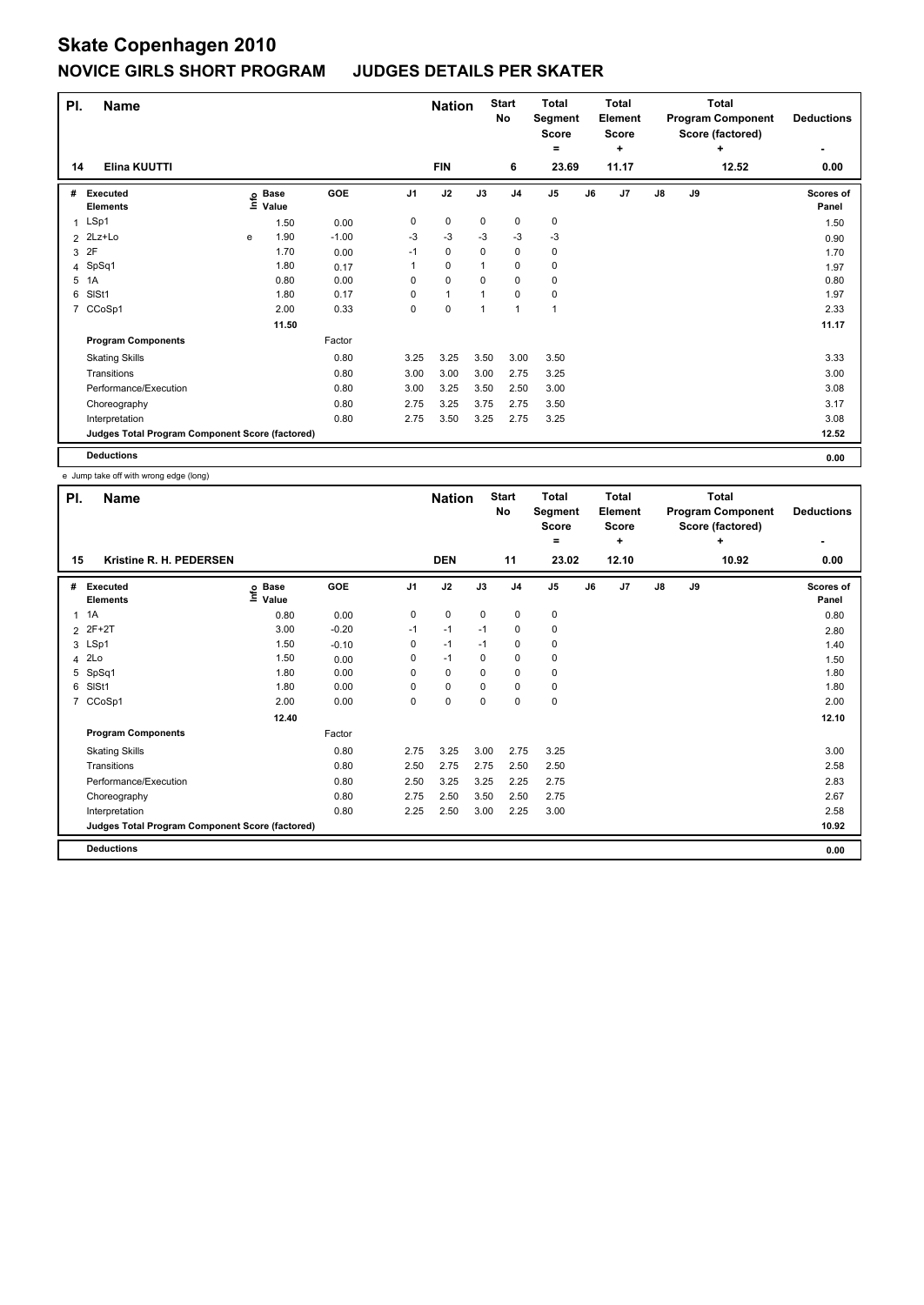| PI.            | <b>Name</b>                                     |      |                      |         |                | <b>Nation</b>            |              | <b>Start</b><br>No | <b>Total</b><br>Segment<br>Score |    | <b>Total</b><br><b>Element</b><br><b>Score</b> |               |    | <b>Total</b><br><b>Program Component</b><br>Score (factored) | <b>Deductions</b>  |
|----------------|-------------------------------------------------|------|----------------------|---------|----------------|--------------------------|--------------|--------------------|----------------------------------|----|------------------------------------------------|---------------|----|--------------------------------------------------------------|--------------------|
| 16             | Lýdie LEOVÁ                                     |      |                      |         |                | <b>CZE</b>               |              | 20                 | ٠<br>22.98                       |    | ÷<br>11.40                                     |               |    | ÷<br>11.58                                                   | 0.00               |
| #              | Executed<br><b>Elements</b>                     | lnfo | <b>Base</b><br>Value | GOE     | J <sub>1</sub> | J2                       | J3           | J <sub>4</sub>     | J <sub>5</sub>                   | J6 | J7                                             | $\mathsf{J}8$ | J9 |                                                              | Scores of<br>Panel |
| 1              | $2Lz+2T$                                        |      | 3.20                 | 0.33    | 1              | $\mathbf{1}$             | $\mathbf{1}$ | $\mathbf 0$        | $\mathbf 0$                      |    |                                                |               |    |                                                              | 3.53               |
| $\overline{2}$ | SpSq                                            |      | 0.00                 | 0.00    |                | $\overline{\phantom{a}}$ |              |                    | $\overline{\phantom{a}}$         |    |                                                |               |    |                                                              | 0.00               |
| 3              | 2A                                              |      | 3.50                 | $-2.20$ | $-1$           | $-3$                     | $-3$         | $-3$               | -2                               |    |                                                |               |    |                                                              | 1.30               |
|                | 4 CCoSp3                                        |      | 3.00                 | 0.17    | 1              | $\mathbf{1}$             | 0            | 0                  | 0                                |    |                                                |               |    |                                                              | 3.17               |
| 5              | SISt1                                           |      | 1.80                 | 0.00    | 0              | 0                        | $\Omega$     | 0                  | 0                                |    |                                                |               |    |                                                              | 1.80               |
| 6              | 1F                                              |      | 0.50                 | $-0.30$ | $-3$           | $-3$                     | $-3$         | $-3$               | $-3$                             |    |                                                |               |    |                                                              | 0.20               |
|                | 7 LSp1                                          |      | 1.50                 | $-0.10$ | $-1$           | $\mathbf 0$              | 1            | $-1$               | $\mathbf 0$                      |    |                                                |               |    |                                                              | 1.40               |
|                |                                                 |      | 13.50                |         |                |                          |              |                    |                                  |    |                                                |               |    |                                                              | 11.40              |
|                | <b>Program Components</b>                       |      |                      | Factor  |                |                          |              |                    |                                  |    |                                                |               |    |                                                              |                    |
|                | <b>Skating Skills</b>                           |      |                      | 0.80    | 3.00           | 3.25                     | 3.50         | 2.50               | 3.00                             |    |                                                |               |    |                                                              | 3.08               |
|                | Transitions                                     |      |                      | 0.80    | 3.00           | 3.00                     | 3.00         | 2.50               | 2.75                             |    |                                                |               |    |                                                              | 2.92               |
|                | Performance/Execution                           |      |                      | 0.80    | 2.75           | 3.25                     | 3.50         | 2.25               | 2.50                             |    |                                                |               |    |                                                              | 2.83               |
|                | Choreography                                    |      |                      | 0.80    | 2.75           | 3.00                     | 3.75         | 2.50               | 2.75                             |    |                                                |               |    |                                                              | 2.83               |
|                | Interpretation                                  |      |                      | 0.80    | 2.75           | 3.00                     | 3.25         | 2.25               | 2.75                             |    |                                                |               |    |                                                              | 2.83               |
|                | Judges Total Program Component Score (factored) |      |                      |         |                |                          |              |                    |                                  |    |                                                |               |    |                                                              | 11.58              |
|                | <b>Deductions</b>                               |      |                      |         |                |                          |              |                    |                                  |    |                                                |               |    |                                                              | 0.00               |

! Jump take off with wrong edge (short)

| PI.            | <b>Name</b>                                     |                              |         |                | <b>Nation</b> |             | <b>Start</b><br>No | <b>Total</b><br>Segment<br><b>Score</b><br>۰ |    | <b>Total</b><br>Element<br><b>Score</b><br>÷ |               |    | <b>Total</b><br><b>Program Component</b><br>Score (factored)<br>٠ | <b>Deductions</b>  |
|----------------|-------------------------------------------------|------------------------------|---------|----------------|---------------|-------------|--------------------|----------------------------------------------|----|----------------------------------------------|---------------|----|-------------------------------------------------------------------|--------------------|
| 17             | <b>Melissa ANDREASEN</b>                        |                              |         |                | <b>DEN</b>    |             | 12                 | 22.77                                        |    | 12.37                                        |               |    | 10.40                                                             | 0.00               |
| #              | Executed<br><b>Elements</b>                     | <b>Base</b><br>lnfo<br>Value | GOE     | J <sub>1</sub> | J2            | J3          | J <sub>4</sub>     | J <sub>5</sub>                               | J6 | J7                                           | $\mathsf{J}8$ | J9 |                                                                   | Scores of<br>Panel |
| 1              | 1A                                              | 0.80                         | 0.00    | 0              | 0             | $\mathbf 0$ | 0                  | $\mathbf 0$                                  |    |                                              |               |    |                                                                   | 0.80               |
| $\overline{2}$ | 2Lz+2Lo                                         | 3.40                         | $-0.73$ | $-2$           | $-3$          | $-2$        | $-2$               | $-3$                                         |    |                                              |               |    |                                                                   | 2.67               |
| 3              | 2F                                              | 1.70                         | 0.00    | 0              | $\mathbf 0$   | 0           | $-1$               | 0                                            |    |                                              |               |    |                                                                   | 1.70               |
|                | 4 LSp1                                          | 1.50                         | 0.00    | 0              | 0             | $-1$        | 0                  | $\mathbf 0$                                  |    |                                              |               |    |                                                                   | 1.50               |
|                | 5 SpSq2                                         | 2.30                         | $-0.30$ | $-1$           | $\mathbf 0$   | $-1$        | $-1$               | $-1$                                         |    |                                              |               |    |                                                                   | 2.00               |
|                | 6 CCoSp1                                        | 2.00                         | 0.00    | 0              | $\mathbf 0$   | $\Omega$    | 0                  | 0                                            |    |                                              |               |    |                                                                   | 2.00               |
| $\overline{7}$ | SISt1                                           | 1.80                         | $-0.10$ | 0              | 0             | $-1$        | $-1$               | $\mathbf 0$                                  |    |                                              |               |    |                                                                   | 1.70               |
|                |                                                 | 13.50                        |         |                |               |             |                    |                                              |    |                                              |               |    |                                                                   | 12.37              |
|                | <b>Program Components</b>                       |                              | Factor  |                |               |             |                    |                                              |    |                                              |               |    |                                                                   |                    |
|                | <b>Skating Skills</b>                           |                              | 0.80    | 3.00           | 3.00          | 2.50        | 2.50               | 3.00                                         |    |                                              |               |    |                                                                   | 2.83               |
|                | Transitions                                     |                              | 0.80    | 3.00           | 2.75          | 2.25        | 2.25               | 2.50                                         |    |                                              |               |    |                                                                   | 2.50               |
|                | Performance/Execution                           |                              | 0.80    | 2.75           | 3.00          | 2.50        | 2.25               | 2.25                                         |    |                                              |               |    |                                                                   | 2.50               |
|                | Choreography                                    |                              | 0.80    | 2.75           | 2.75          | 2.75        | 2.50               | 2.75                                         |    |                                              |               |    |                                                                   | 2.75               |
|                | Interpretation                                  |                              | 0.80    | 2.50           | 2.75          | 2.25        | 2.00               | 2.50                                         |    |                                              |               |    |                                                                   | 2.42               |
|                | Judges Total Program Component Score (factored) |                              |         |                |               |             |                    |                                              |    |                                              |               |    |                                                                   | 10.40              |
|                | <b>Deductions</b>                               |                              |         |                |               |             |                    |                                              |    |                                              |               |    |                                                                   | 0.00               |

| PI. | <b>Name</b>                                     |                              |         |                | <b>Nation</b> |      | <b>Start</b><br>No | <b>Total</b><br>Segment<br><b>Score</b><br>$\equiv$ |    | Total<br><b>Element</b><br><b>Score</b><br>٠ |               |    | <b>Total</b><br><b>Program Component</b><br>Score (factored)<br>٠ | <b>Deductions</b>         |
|-----|-------------------------------------------------|------------------------------|---------|----------------|---------------|------|--------------------|-----------------------------------------------------|----|----------------------------------------------|---------------|----|-------------------------------------------------------------------|---------------------------|
| 18  | <b>Elin GULLSTRAND</b>                          |                              |         |                | <b>SWE</b>    |      | 13                 | 21.80                                               |    | 10.40                                        |               |    | 11.40                                                             | 0.00                      |
| #   | Executed<br><b>Elements</b>                     | <b>Base</b><br>lnfo<br>Value | GOE     | J <sub>1</sub> | J2            | J3   | J <sub>4</sub>     | J <sub>5</sub>                                      | J6 | J7                                           | $\mathsf{J}8$ | J9 |                                                                   | <b>Scores of</b><br>Panel |
|     | 12F                                             | 1.70                         | $-0.30$ | $-2$           | $-1$          | $-1$ | $-1$               | $-1$                                                |    |                                              |               |    |                                                                   | 1.40                      |
|     | 2 2Lz+1T                                        | 2.30                         | $-1.00$ | $-3$           | $-3$          | $-3$ | $-3$               | $-3$                                                |    |                                              |               |    |                                                                   | 1.30                      |
|     | 3 CCoSp1                                        | 2.00                         | $-0.20$ | $-1$           | $\mathbf 0$   | 0    | $-2$               | $-1$                                                |    |                                              |               |    |                                                                   | 1.80                      |
|     | 4 SpSq1                                         | 1.80                         | 0.00    | 0              | $\mathbf 0$   | 0    | 0                  | 1                                                   |    |                                              |               |    |                                                                   | 1.80                      |
|     | 5 1A                                            | 0.80                         | 0.00    | 0              | $\mathbf 0$   | 0    | 0                  | 0                                                   |    |                                              |               |    |                                                                   | 0.80                      |
| 6   | CiSt1                                           | 1.80                         | 0.00    | 0              | $\pmb{0}$     | 0    | 0                  | 0                                                   |    |                                              |               |    |                                                                   | 1.80                      |
|     | 7 LSp1                                          | 1.50                         | 0.00    | 0              | $\mathbf 0$   | 0    | 0                  | $\pmb{0}$                                           |    |                                              |               |    |                                                                   | 1.50                      |
|     |                                                 | 11.90                        |         |                |               |      |                    |                                                     |    |                                              |               |    |                                                                   | 10.40                     |
|     | <b>Program Components</b>                       |                              | Factor  |                |               |      |                    |                                                     |    |                                              |               |    |                                                                   |                           |
|     | <b>Skating Skills</b>                           |                              | 0.80    | 2.75           | 3.50          | 3.25 | 3.00               | 3.00                                                |    |                                              |               |    |                                                                   | 3.08                      |
|     | Transitions                                     |                              | 0.80    | 2.50           | 3.00          | 2.75 | 2.50               | 3.00                                                |    |                                              |               |    |                                                                   | 2.75                      |
|     | Performance/Execution                           |                              | 0.80    | 2.25           | 3.50          | 3.00 | 2.75               | 2.75                                                |    |                                              |               |    |                                                                   | 2.83                      |
|     | Choreography                                    |                              | 0.80    | 2.50           | 3.25          | 3.25 | 2.50               | 3.00                                                |    |                                              |               |    |                                                                   | 2.92                      |
|     | Interpretation                                  |                              | 0.80    | 2.25           | 3.00          | 2.75 | 2.25               | 3.00                                                |    |                                              |               |    |                                                                   | 2.67                      |
|     | Judges Total Program Component Score (factored) |                              |         |                |               |      |                    |                                                     |    |                                              |               |    |                                                                   | 11.40                     |
|     | <b>Deductions</b>                               |                              |         |                |               |      |                    |                                                     |    |                                              |               |    |                                                                   | 0.00                      |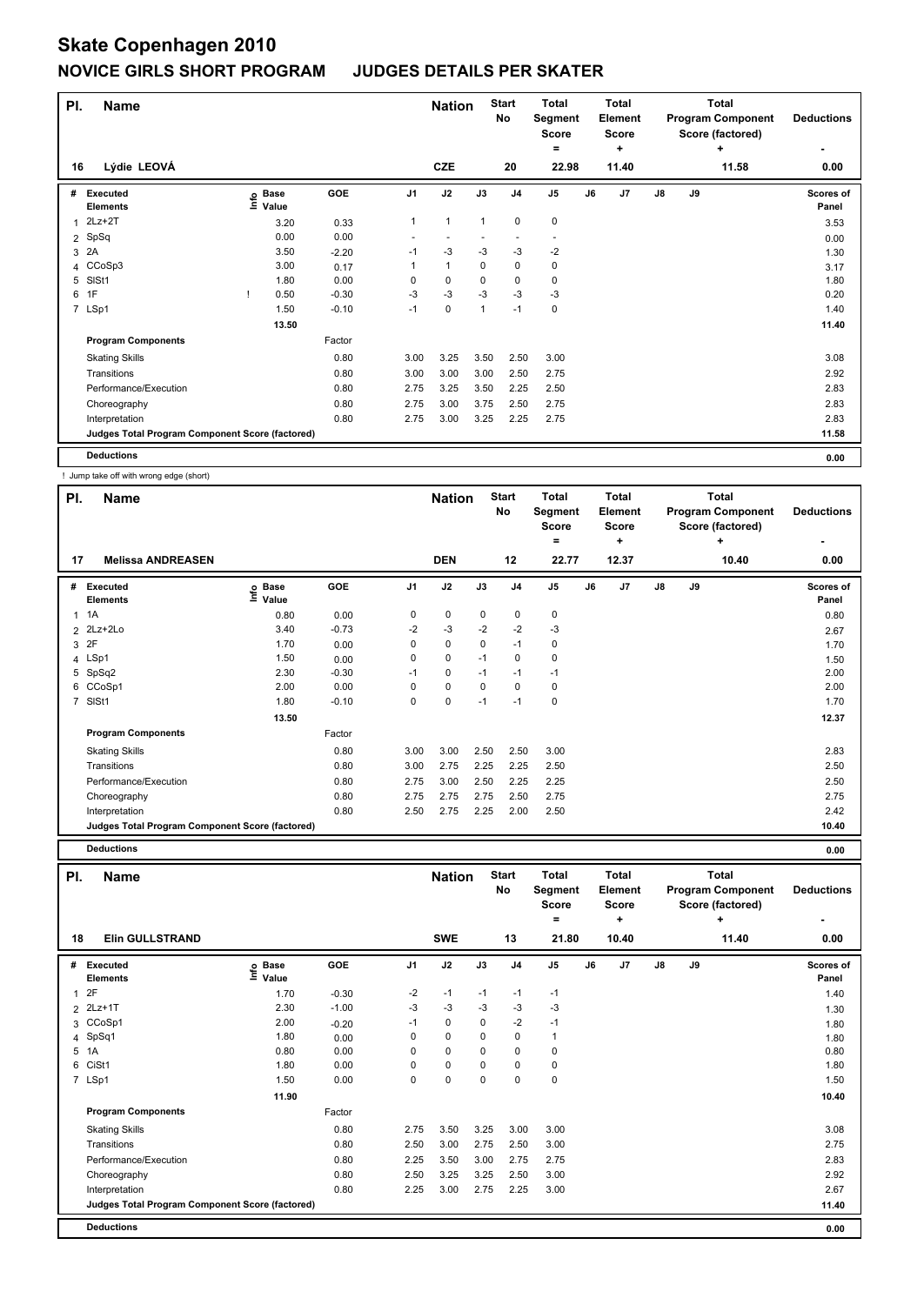| PI. | <b>Name</b>                                     |      |                      |         |                | <b>Nation</b> |      | <b>Start</b><br>No | <b>Total</b><br>Segment<br><b>Score</b><br>۰ |    | <b>Total</b><br>Element<br><b>Score</b><br>٠ |               |    | <b>Total</b><br><b>Program Component</b><br>Score (factored)<br>÷ | <b>Deductions</b>  |
|-----|-------------------------------------------------|------|----------------------|---------|----------------|---------------|------|--------------------|----------------------------------------------|----|----------------------------------------------|---------------|----|-------------------------------------------------------------------|--------------------|
| 19  | <b>Nicole ANDERBERG</b>                         |      |                      |         |                | <b>SWE</b>    |      | 8                  | 21.68                                        |    | 10.60                                        |               |    | 11.08                                                             | 0.00               |
| #   | Executed<br><b>Elements</b>                     | ١nfo | <b>Base</b><br>Value | GOE     | J <sub>1</sub> | J2            | J3   | J <sub>4</sub>     | J <sub>5</sub>                               | J6 | J7                                           | $\mathsf{J}8$ | J9 |                                                                   | Scores of<br>Panel |
| 1   | 2Lz+2T<                                         | <    | 2.30                 | $-0.30$ | $-2$           | $-1$          | $-1$ | $-1$               | $-1$                                         |    |                                              |               |    |                                                                   | 2.00               |
|     | 2 CCoSp3                                        |      | 3.00                 | 0.00    | 0              | $\mathbf 0$   | 0    | 0                  | $\mathbf 0$                                  |    |                                              |               |    |                                                                   | 3.00               |
| 3   | 2F                                              |      | 1.70                 | 0.00    | 0              | 0             | 0    | 0                  | 0                                            |    |                                              |               |    |                                                                   | 1.70               |
| 4   | CiSt1                                           |      | 1.80                 | 0.00    | 0              | $\mathbf 0$   | 0    | 0                  | 0                                            |    |                                              |               |    |                                                                   | 1.80               |
| 5   | 1A                                              |      | 0.80                 | 0.00    | $-1$           | 0             | 0    | 0                  | 0                                            |    |                                              |               |    |                                                                   | 0.80               |
|     | 6 LSp1                                          |      | 1.50                 | $-0.20$ | $-1$           | $-1$          | 0    | $-1$               | 0                                            |    |                                              |               |    |                                                                   | 1.30               |
| 7   | SpSq                                            |      | 0.00                 | 0.00    |                |               |      |                    |                                              |    |                                              |               |    |                                                                   | 0.00               |
|     |                                                 |      | 11.10                |         |                |               |      |                    |                                              |    |                                              |               |    |                                                                   | 10.60              |
|     | <b>Program Components</b>                       |      |                      | Factor  |                |               |      |                    |                                              |    |                                              |               |    |                                                                   |                    |
|     | <b>Skating Skills</b>                           |      |                      | 0.80    | 3.25           | 3.00          | 3.25 | 2.50               | 3.25                                         |    |                                              |               |    |                                                                   | 3.17               |
|     | Transitions                                     |      |                      | 0.80    | 3.00           | 2.75          | 2.75 | 2.25               | 2.75                                         |    |                                              |               |    |                                                                   | 2.75               |
|     | Performance/Execution                           |      |                      | 0.80    | 2.75           | 3.00          | 3.25 | 2.00               | 2.25                                         |    |                                              |               |    |                                                                   | 2.67               |
|     | Choreography                                    |      |                      | 0.80    | 2.75           | 2.50          | 3.50 | 2.25               | 2.75                                         |    |                                              |               |    |                                                                   | 2.67               |
|     | Interpretation                                  |      |                      | 0.80    | 2.75           | 2.50          | 3.00 | 1.75               | 2.50                                         |    |                                              |               |    |                                                                   | 2.58               |
|     | Judges Total Program Component Score (factored) |      |                      |         |                |               |      |                    |                                              |    |                                              |               |    |                                                                   | 11.08              |
|     | <b>Deductions</b>                               |      |                      |         |                |               |      |                    |                                              |    |                                              |               |    |                                                                   | 0.00               |

< Downgraded jump

| PI.            | <b>Name</b>                                     |                              |                   |                | <b>Nation</b> |          | <b>Start</b><br>No | <b>Total</b><br>Segment<br><b>Score</b><br>۰ |    | <b>Total</b><br>Element<br><b>Score</b><br>٠ |               |    | <b>Total</b><br><b>Program Component</b><br>Score (factored)<br>÷ | <b>Deductions</b>  |
|----------------|-------------------------------------------------|------------------------------|-------------------|----------------|---------------|----------|--------------------|----------------------------------------------|----|----------------------------------------------|---------------|----|-------------------------------------------------------------------|--------------------|
| 20             | <b>Antonia JONSSON</b>                          |                              |                   |                | <b>SWE</b>    |          | 14                 | 21.48                                        |    | 11.40                                        |               |    | 11.08                                                             | 1.00               |
| #              | Executed<br><b>Elements</b>                     | <b>Base</b><br>lnfo<br>Value | GOE               | J <sub>1</sub> | J2            | J3       | J <sub>4</sub>     | J <sub>5</sub>                               | J6 | J7                                           | $\mathsf{J}8$ | J9 |                                                                   | Scores of<br>Panel |
| $\mathbf{1}$   | 2F                                              | 1.70                         | $-1.00$           | $-3$           | $-3$          | $-3$     | $-3$               | -3                                           |    |                                              |               |    |                                                                   | 0.70               |
| $\overline{2}$ | $2Lo+2T$                                        | 2.80                         | $-0.30$           | $-1$           | $-1$          | $-1$     | $-1$               | $-2$                                         |    |                                              |               |    |                                                                   | 2.50               |
|                | 3 LSp1                                          | 1.50                         | $-0.20$           | $-1$           | 0             | $-1$     | $-1$               | 0                                            |    |                                              |               |    |                                                                   | 1.30               |
| $\overline{4}$ | SpSq1                                           | 1.80                         | 0.00              | 0              | $\mathbf 0$   | $\Omega$ | 0                  | 0                                            |    |                                              |               |    |                                                                   | 1.80               |
| 5              | 1A                                              | 0.80                         | 0.00              | 0              | $-1$          | 0        | $\Omega$           | 0                                            |    |                                              |               |    |                                                                   | 0.80               |
| 6              | SISt1                                           | 1.80                         | 0.00              | 0              | $\pmb{0}$     | 0        | 0                  | $\pmb{0}$                                    |    |                                              |               |    |                                                                   | 1.80               |
| $\overline{7}$ | CCoSp2                                          | 2.50                         | 0.00              | 0              | 0             | 0        | 0                  | $\pmb{0}$                                    |    |                                              |               |    |                                                                   | 2.50               |
|                |                                                 | 12.90                        |                   |                |               |          |                    |                                              |    |                                              |               |    |                                                                   | 11.40              |
|                | <b>Program Components</b>                       |                              | Factor            |                |               |          |                    |                                              |    |                                              |               |    |                                                                   |                    |
|                | <b>Skating Skills</b>                           |                              | 0.80              | 3.00           | 3.00          | 3.00     | 2.75               | 3.25                                         |    |                                              |               |    |                                                                   | 3.00               |
|                | Transitions                                     |                              | 0.80              | 2.75           | 2.50          | 2.75     | 2.50               | 2.75                                         |    |                                              |               |    |                                                                   | 2.67               |
|                | Performance/Execution                           |                              | 0.80              | 2.50           | 2.75          | 3.00     | 2.50               | 3.00                                         |    |                                              |               |    |                                                                   | 2.75               |
|                | Choreography                                    |                              | 0.80              | 2.50           | 2.75          | 3.25     | 2.75               | 2.75                                         |    |                                              |               |    |                                                                   | 2.75               |
|                | Interpretation                                  |                              | 0.80              | 2.25           | 2.75          | 2.75     | 2.50               | 3.00                                         |    |                                              |               |    |                                                                   | 2.67               |
|                | Judges Total Program Component Score (factored) |                              |                   |                |               |          |                    |                                              |    |                                              |               |    |                                                                   | 11.08              |
|                | <b>Deductions</b>                               |                              | Falls:<br>$-1.00$ |                |               |          |                    |                                              |    |                                              |               |    |                                                                   | $-1.00$            |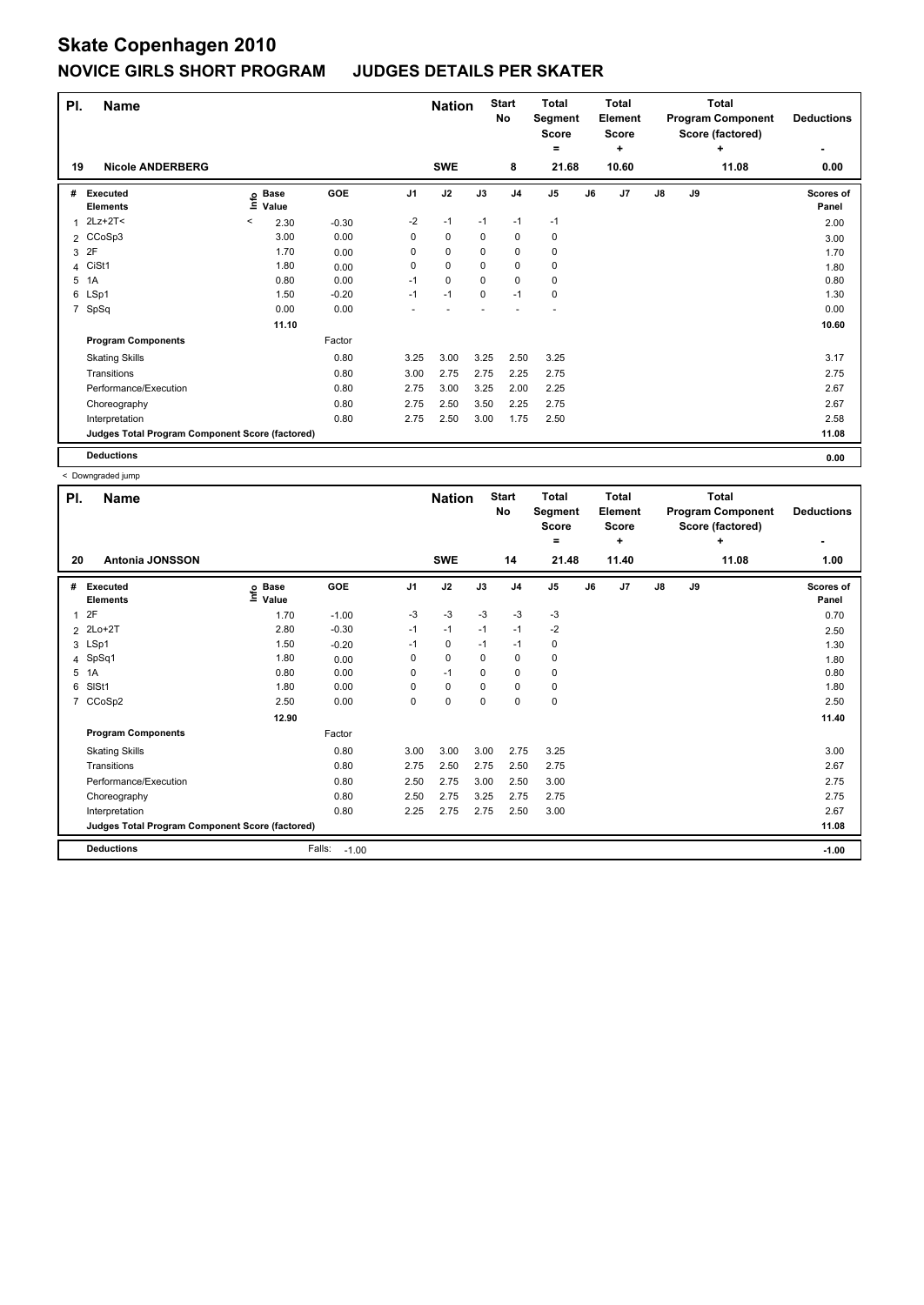| PI.            | <b>Name</b>                                     |         |                                  |         |                | <b>Nation</b> |      | <b>Start</b><br>No | <b>Total</b><br>Segment<br><b>Score</b><br>$=$ |    | <b>Total</b><br>Element<br><b>Score</b><br>÷ |               |    | <b>Total</b><br><b>Program Component</b><br>Score (factored)<br>÷ | <b>Deductions</b>  |
|----------------|-------------------------------------------------|---------|----------------------------------|---------|----------------|---------------|------|--------------------|------------------------------------------------|----|----------------------------------------------|---------------|----|-------------------------------------------------------------------|--------------------|
| 21             | <b>Matilde Binder KRISTENSEN</b>                |         |                                  |         |                | <b>DEN</b>    |      | 4                  | 21.20                                          |    | 11.40                                        |               |    | 9.80                                                              | 0.00               |
| #              | Executed<br><b>Elements</b>                     |         | <b>Base</b><br>e Base<br>⊆ Value | GOE     | J <sub>1</sub> | J2            | J3   | J4                 | J5                                             | J6 | J7                                           | $\mathsf{J}8$ | J9 |                                                                   | Scores of<br>Panel |
|                | 2Lo+2Lo<                                        | $\,<\,$ | 2.00                             | $-0.60$ | $-2$           | $-2$          | $-2$ | $-2$               | $-1$                                           |    |                                              |               |    |                                                                   | 1.40               |
|                | 2 LSp1                                          |         | 1.50                             | 0.00    | 0              | 0             | 0    | 0                  | $\mathbf 0$                                    |    |                                              |               |    |                                                                   | 1.50               |
| 3              | 2S                                              |         | 1.30                             | 0.00    | 0              | 0             | 0    | 0                  | $\mathbf{1}$                                   |    |                                              |               |    |                                                                   | 1.30               |
|                | 4 SpSq1                                         |         | 1.80                             | $-0.20$ | $-1$           | 0             | $-1$ | $-1$               | 0                                              |    |                                              |               |    |                                                                   | 1.60               |
| 5              | 1A                                              |         | 0.80                             | 0.00    | 0              | 0             | 0    | 0                  | $\mathbf{1}$                                   |    |                                              |               |    |                                                                   | 0.80               |
|                | 6 CCoSp3                                        |         | 3.00                             | 0.00    | 0              | 0             | 0    | 0                  | 0                                              |    |                                              |               |    |                                                                   | 3.00               |
| $\overline{7}$ | SISt1                                           |         | 1.80                             | 0.00    | 0              | 0             | 0    | 0                  | $\mathbf 0$                                    |    |                                              |               |    |                                                                   | 1.80               |
|                |                                                 |         | 12.20                            |         |                |               |      |                    |                                                |    |                                              |               |    |                                                                   | 11.40              |
|                | <b>Program Components</b>                       |         |                                  | Factor  |                |               |      |                    |                                                |    |                                              |               |    |                                                                   |                    |
|                | <b>Skating Skills</b>                           |         |                                  | 0.80    | 2.75           | 2.75          | 2.25 | 2.50               | 2.75                                           |    |                                              |               |    |                                                                   | 2.67               |
|                | Transitions                                     |         |                                  | 0.80    | 2.50           | 2.50          | 2.00 | 2.50               | 2.50                                           |    |                                              |               |    |                                                                   | 2.50               |
|                | Performance/Execution                           |         |                                  | 0.80    | 2.50           | 2.75          | 2.25 | 2.25               | 2.25                                           |    |                                              |               |    |                                                                   | 2.33               |
|                | Choreography                                    |         |                                  | 0.80    | 2.25           | 2.75          | 2.50 | 2.25               | 2.50                                           |    |                                              |               |    |                                                                   | 2.42               |
|                | Interpretation                                  |         |                                  | 0.80    | 2.25           | 2.50          | 2.25 | 2.00               | 2.50                                           |    |                                              |               |    |                                                                   | 2.33               |
|                | Judges Total Program Component Score (factored) |         |                                  |         |                |               |      |                    |                                                |    |                                              |               |    |                                                                   | 9.80               |
|                | <b>Deductions</b>                               |         |                                  |         |                |               |      |                    |                                                |    |                                              |               |    |                                                                   | 0.00               |

< Downgraded jump

| PI.            | <b>Name</b>                                     |          |                            |                   |                | <b>Nation</b> |              | <b>Start</b><br>No | <b>Total</b><br>Segment<br><b>Score</b><br>$=$ |    | <b>Total</b><br>Element<br><b>Score</b><br>٠ |               |    | <b>Total</b><br><b>Program Component</b><br>Score (factored)<br>÷ | <b>Deductions</b>  |
|----------------|-------------------------------------------------|----------|----------------------------|-------------------|----------------|---------------|--------------|--------------------|------------------------------------------------|----|----------------------------------------------|---------------|----|-------------------------------------------------------------------|--------------------|
| 22             | Anastasiya ONYSHCHENKO                          |          |                            |                   |                | <b>UKR</b>    |              | 23                 | 19.67                                          |    | 8.33                                         |               |    | 12.34                                                             | 1.00               |
| #              | Executed<br><b>Elements</b>                     |          | e Base<br>E Value<br>Value | GOE               | J <sub>1</sub> | J2            | J3           | J <sub>4</sub>     | J <sub>5</sub>                                 | J6 | J7                                           | $\mathsf{J}8$ | J9 |                                                                   | Scores of<br>Panel |
|                | 2A<                                             | $\,<\,$  | 0.80                       | $-0.50$           | $-3$           | $-3$          | $-3$         | $-3$               | $-3$                                           |    |                                              |               |    |                                                                   | 0.30               |
| $\overline{2}$ | 2F                                              |          | 1.70                       | 0.33              | 1              | $\mathbf{1}$  | 0            | 0                  | $\mathbf{1}$                                   |    |                                              |               |    |                                                                   | 2.03               |
|                | 3 2Lz<+COMBO                                    | $\hat{}$ | 0.60                       | $-0.30$           | -3             | $-3$          | $-3$         | $-3$               | -3                                             |    |                                              |               |    |                                                                   | 0.30               |
|                | 4 LSp1                                          |          | 1.50                       | 0.50              | 1              | $\mathbf{1}$  | $\mathbf{1}$ | 1                  | $\overline{1}$                                 |    |                                              |               |    |                                                                   | 2.00               |
|                | 5 CiSt1                                         |          | 1.80                       | 0.00              | $\Omega$       | $\mathbf 0$   | $\mathbf{1}$ | $\Omega$           | $\mathbf 0$                                    |    |                                              |               |    |                                                                   | 1.80               |
|                | 6 SpSq                                          |          | 0.00                       | 0.00              |                |               |              |                    |                                                |    |                                              |               |    |                                                                   | 0.00               |
|                | 7 CCoSp1                                        |          | 2.00                       | $-0.10$           | 0              | $\mathbf{1}$  | $-1$         | 0                  | $-1$                                           |    |                                              |               |    |                                                                   | 1.90               |
|                |                                                 |          | 8.40                       |                   |                |               |              |                    |                                                |    |                                              |               |    |                                                                   | 8.33               |
|                | <b>Program Components</b>                       |          |                            | Factor            |                |               |              |                    |                                                |    |                                              |               |    |                                                                   |                    |
|                | <b>Skating Skills</b>                           |          |                            | 0.80              | 3.25           | 3.00          | 3.50         | 3.25               | 3.25                                           |    |                                              |               |    |                                                                   | 3.25               |
|                | Transitions                                     |          |                            | 0.80              | 3.00           | 3.00          | 3.00         | 3.00               | 3.00                                           |    |                                              |               |    |                                                                   | 3.00               |
|                | Performance/Execution                           |          |                            | 0.80              | 3.00           | 3.00          | 3.50         | 2.50               | 2.75                                           |    |                                              |               |    |                                                                   | 2.92               |
|                | Choreography                                    |          |                            | 0.80              | 3.00           | 3.50          | 3.75         | 2.75               | 3.25                                           |    |                                              |               |    |                                                                   | 3.25               |
|                | Interpretation                                  |          |                            | 0.80              | 3.00           | 3.50          | 3.00         | 3.00               | 3.00                                           |    |                                              |               |    |                                                                   | 3.00               |
|                | Judges Total Program Component Score (factored) |          |                            |                   |                |               |              |                    |                                                |    |                                              |               |    |                                                                   | 12.34              |
|                | <b>Deductions</b>                               |          |                            | Falls:<br>$-1.00$ |                |               |              |                    |                                                |    |                                              |               |    |                                                                   | $-1.00$            |

< Downgraded jump